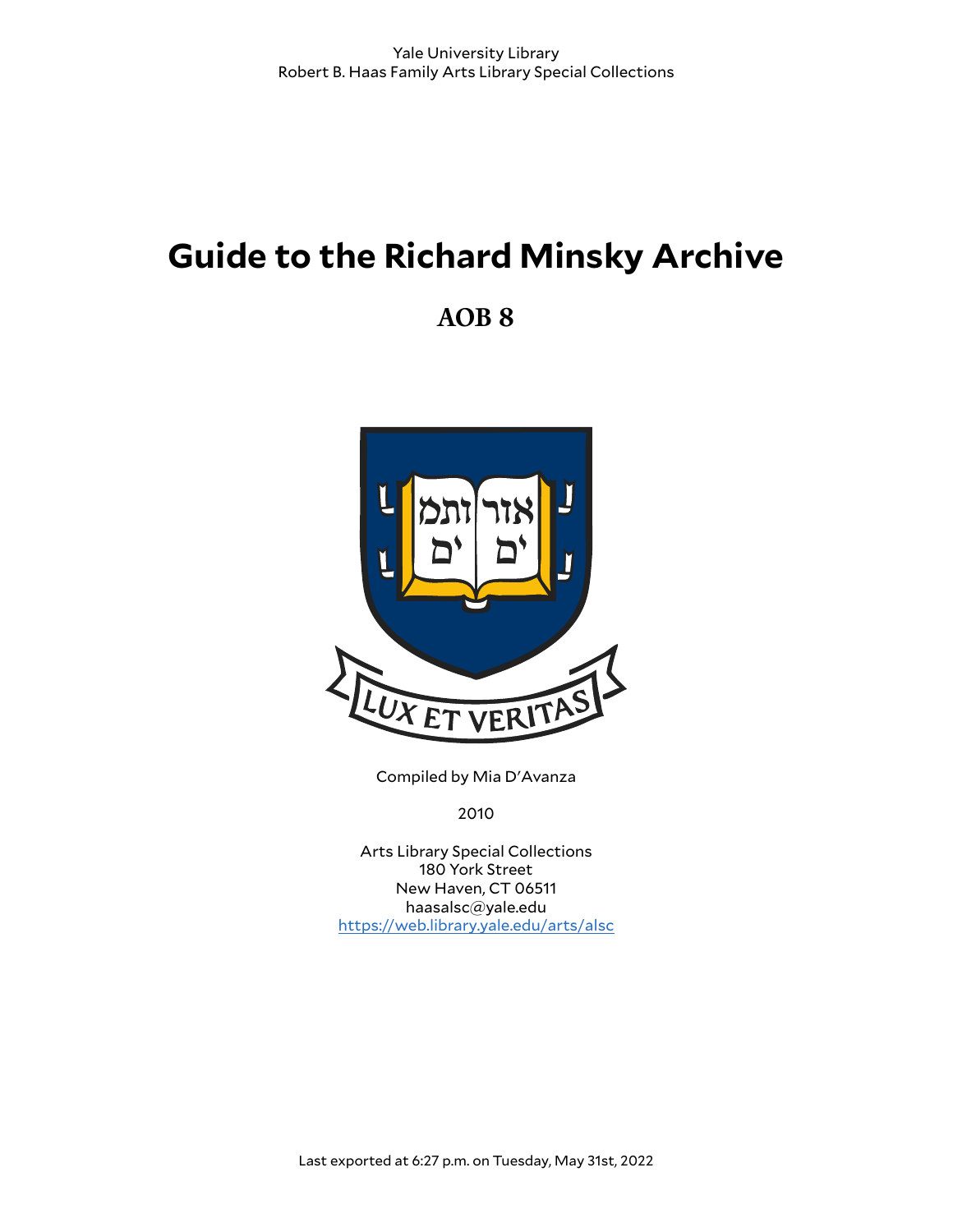# **Table of Contents**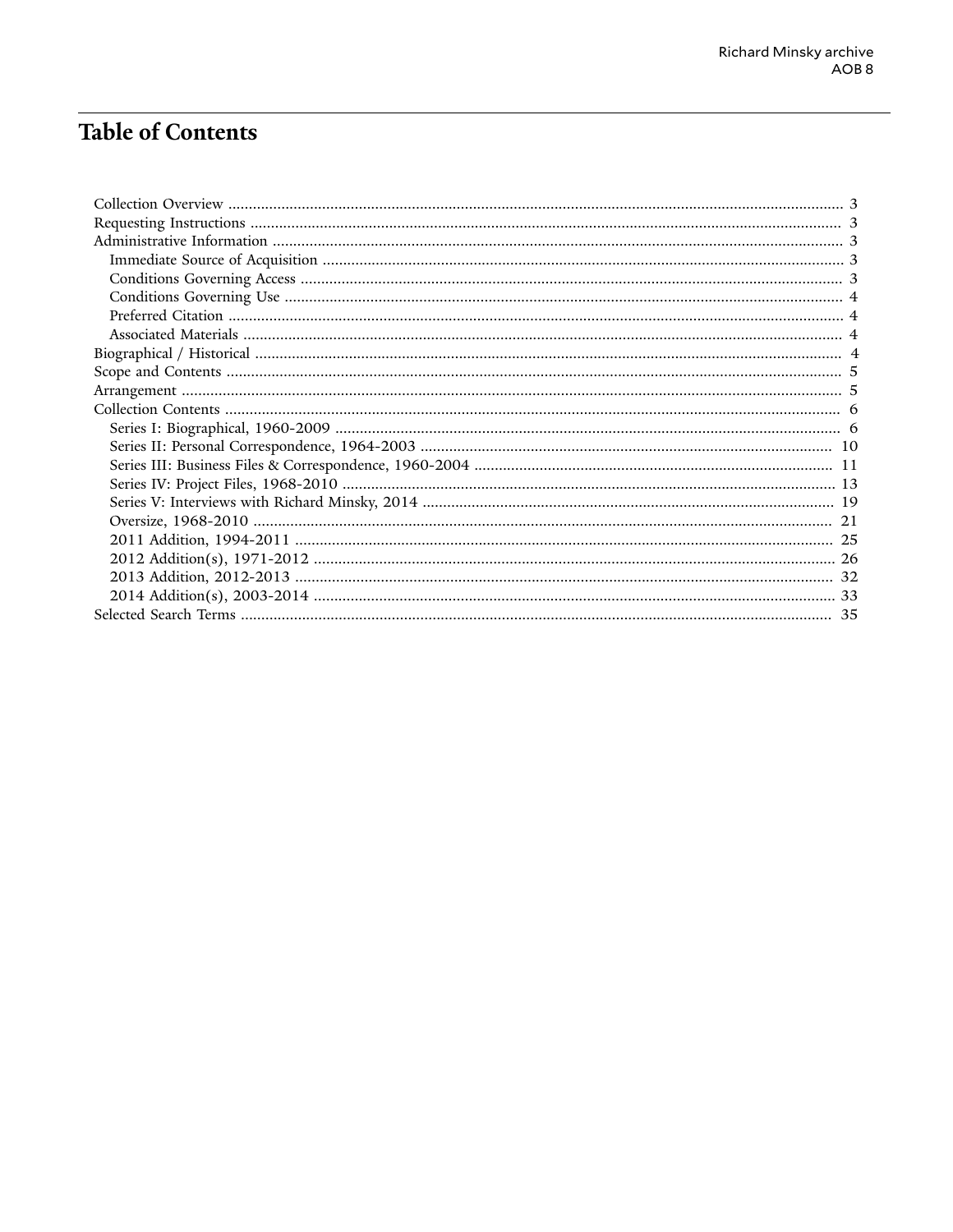### <span id="page-2-0"></span>**Collection Overview**

|                          | <b>REPOSITORY:</b> Robert B. Haas Family Arts Library Special Collections<br><b>Arts Library Special Collections</b><br>180 York Street<br>New Haven, CT 06511<br>haasalsc@yale.edu<br>https://web.library.yale.edu/arts/alsc            |
|--------------------------|------------------------------------------------------------------------------------------------------------------------------------------------------------------------------------------------------------------------------------------|
| <b>CALL NUMBER: AOB8</b> |                                                                                                                                                                                                                                          |
|                          | <b>CREATOR:</b> Minsky, Richard, 1947-                                                                                                                                                                                                   |
|                          | <b>TITLE:</b> Richard Minsky archive                                                                                                                                                                                                     |
|                          | <b>DATES: 1960-2014</b>                                                                                                                                                                                                                  |
|                          | PHYSICAL DESCRIPTION: 35 linear feet (74 boxes + flat files)                                                                                                                                                                             |
| <b>LANGUAGE: English</b> |                                                                                                                                                                                                                                          |
|                          | <b>SUMMARY:</b> The Richard Minsky Archive contains correspondence, personal papers,<br>photographs, artwork, publications, and ephemera that document his career<br>as well as shed light on the history of book arts in New York City. |
|                          | <b>ONLINE FINDING AID:</b> To cite or bookmark this finding aid, please use the following link: https://<br>hdl.handle.net/10079/fa/arts.aob.0008                                                                                        |

### <span id="page-2-1"></span>**Requesting Instructions**

To request items from this collection for use on site, please use the request links in the HTML version of this finding aid, available at [https://hdl.handle.net/10079/fa/arts.aob.0008.](https://hdl.handle.net/10079/fa/arts.aob.0008)

Key to the container abbreviations used in the PDF finding aid:

b. box f. folder

# <span id="page-2-2"></span>**Administrative Information**

### <span id="page-2-3"></span>**Immediate Source of Acquisition**

Gift of Richard Minsky, 2004-.

### <span id="page-2-4"></span>**Conditions Governing Access**

Boxes 57, 68, and 69 (*SLART* documentation) are restricted until Minsky's death.

Boxes 44, 45, 58-74 are closed for processing and require curatorial permission before use.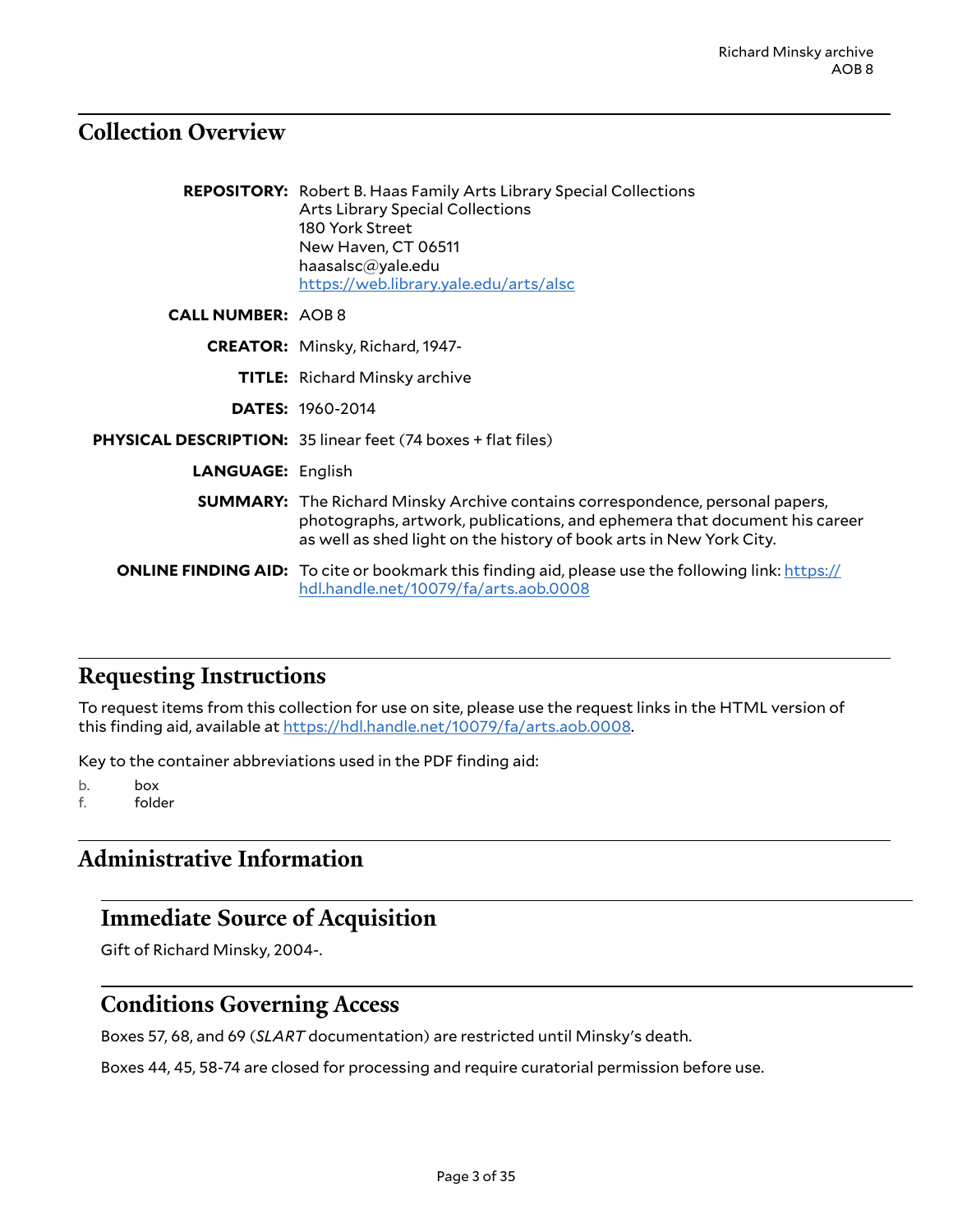# <span id="page-3-0"></span>**Conditions Governing Use**

Copyright has not been transferred to Yale University.

# <span id="page-3-1"></span>**Preferred Citation**

Richard Minsky Archive, Robert B. Haas Family Arts Library, Yale University.

## <span id="page-3-2"></span>**Associated Materials**

[Interviews](http://web.library.yale.edu/arts/special-collections/interviews-with-richard-minsky) with book artist Richard Minsky (digital collection), Robert B. Haas Family Arts Library, Yale University.

# <span id="page-3-3"></span>**Biographical / Historical**

Richard Minsky, pioneering contemporary book artist and founder of the Center for Book Arts in New York City, is known for his conceptual approach to hand bookbinding and commitment to changing the perception of the book arts from craft to fine art. Based in New York, Minsky is noted for his interest in the economics of art and his innovative use of an age-old tradition and new materials to create sculptural, often political bookworks. His blending of an eclectic mix of interests, from musical and theatre performance to social issues and virtual worlds, remain a hallmark of Minsky's career.

Richard Philip Minsky was born January 7, 1947, in New York, NY. From the age of 13, he operated a letterpress printshop out of his home in Queens. As a teenager his diverse interests also included photography, vocal and violin music performance, and astronomy. He attended Brooklyn College from 1964-68 and earned a MA in Economics from Brown University in 1969. At Brown he met Daniel Gibson Knowlton, the University Bookbinder, who mentored Minsky in an independent study program of hand bookbinding and repair. He subsequently attended the New School for Social Research, and during this time he became a binder and photographer at the Hirshhorn Museum. It was while working with art at the Hirshhorn, says Minsky, that he was inspired to create his first binding intended to be an art object in 1971. He decided to pursue that career path and shortly afterward opened a hand bookbindery, printshop, and art gallery in Forest Hills, Queens. Minsky devoted himself to creating books that function as sculptural metaphors for the contents within – an approach he has described as "material as metaphor."

In 1974, with the goal of advancing and promoting the book arts, he established the Center for Book Arts (CBA) at 15 Bleecker Street in Manhattan and moved his bookbinding facility there. He continued to explore his musical and theatrical interests, creating hybrid media works like *Adventures in Ku-ta-ba Wa-do* (1974), for which he composed and performed music, as well as created and printing images based on poetry. Minsky taught at the School of Visual Arts in Manhattan (1977-78) and began lecturing extensively on his projects and the book arts at institutions in England and New York throughout the next three decades. He was awarded five successive years of NEA grants which funded an apprenticeship program at the CBA and opportunities for him to travel abroad. He also went to England as a US/UK Bicentennial Fellow at the Camberwell School of Art and Crafts in 1978-79, producing the book Minsky in London as a result. In addition to his collaborative projects with artists and writers such as Tom Phillips and Jonathan Williams, Minsky successfully undertook many private commissions, including the register for the New York City Mayor's residence Gracie Mansion. He remained active with the Center for Book Arts, serving in a variety of roles.

In 1990 he organized the national conference "Book Arts in the USA", which brought together 400 regional book arts administrators and artists, and curated an exhibition of 51 bookworks that traveled abroad as a Cultural Presentation of the United States through the Arts America program of the United States Information Agency. From 1993-2001 Minsky created one of his best known bodies of work, a Bill of Rightsthemed series of ten pieces that address the meaning of each amendment. His choice of socially and politically themed books that relate to the amendments resulted in bookworks that are responsive, topical,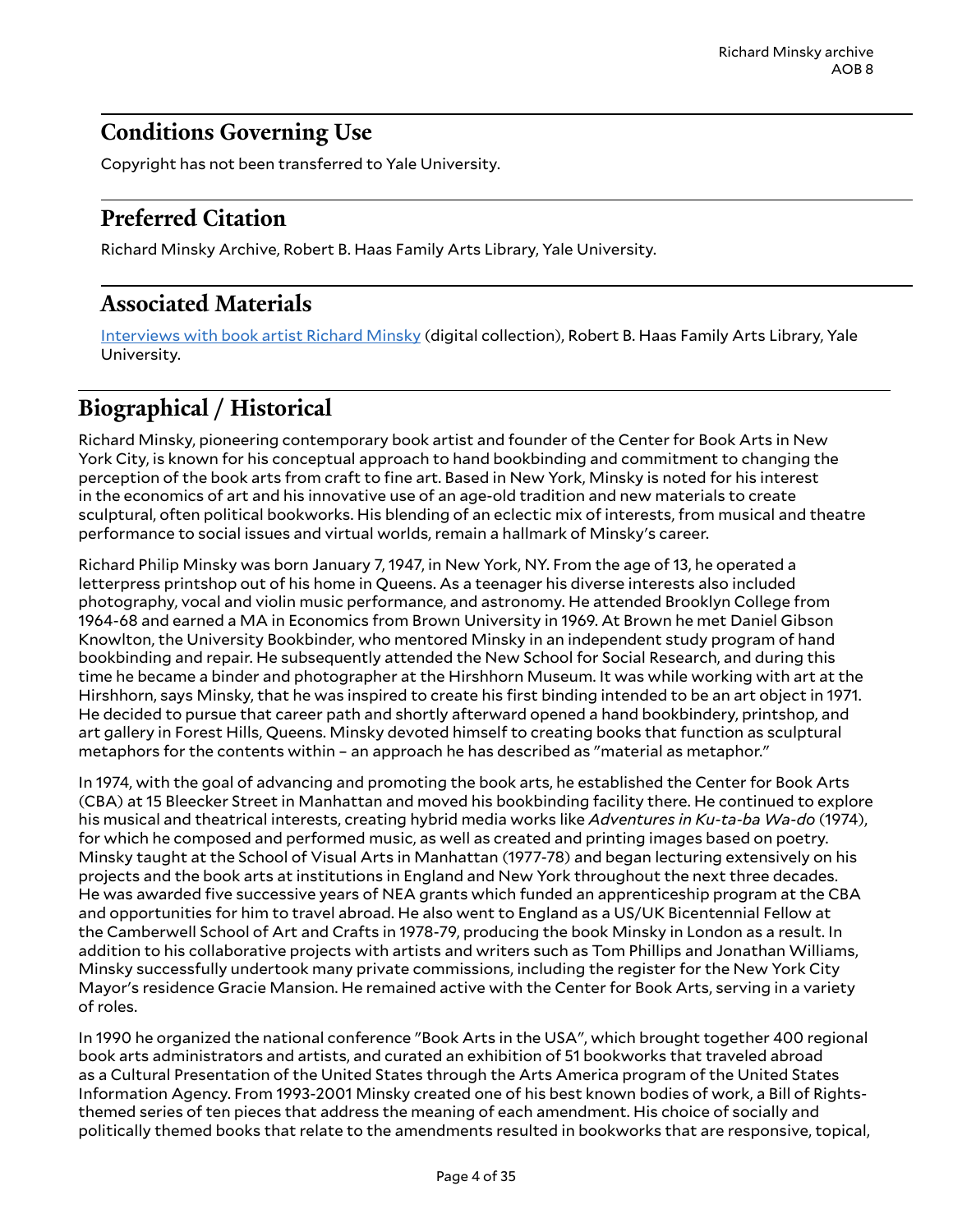and reflective of his own beliefs. During this time he also participated in solo and group exhibitions and curated shows of other artists, while continuing to write and lecture on the book arts and economics. As computer and printing technology evolved, so did Minsky, who pioneered a method of inkjet printing to produce books and broadsides on handmade paper from Dieu Donné Papermill. He also explored online virtual worlds by creating a presence in Second Life to curate and critique virtual art. From 2006-2010, Minsky collected, researched and exhibited American publisher's bindings and published three volumes on the subject, as well as a trade edition.

# <span id="page-4-0"></span>**Scope and Contents**

The Richard Minsky archive contains correspondence, personal papers, photographs, artwork, publications, and ephemera that document his career as well as shed light on the history of book arts in New York City. Examples of Minsky's music are in the collection in the form of reel-to-reel tapes and sheet music. Minsky's personal and collaborative projects are well-represented through sketches, printing plates, leather samples, photographs of in-process and completed work, color and technique tests, and layout mock-ups.

### <span id="page-4-1"></span>**Arrangement**

Organized into five series + oversize: Series I. Biographical, 1960-2009. Series II. Personal Correspondence, 1964-2003. Series III. Business Files & Correspondence, 1960-2004. Series IV. Project Files, 1968-2010. Series V. Interviews with Richard Minsky, 2014. Oversize, 1969-2010.

Later additions date from 2011, 2012, 2013, and 2014.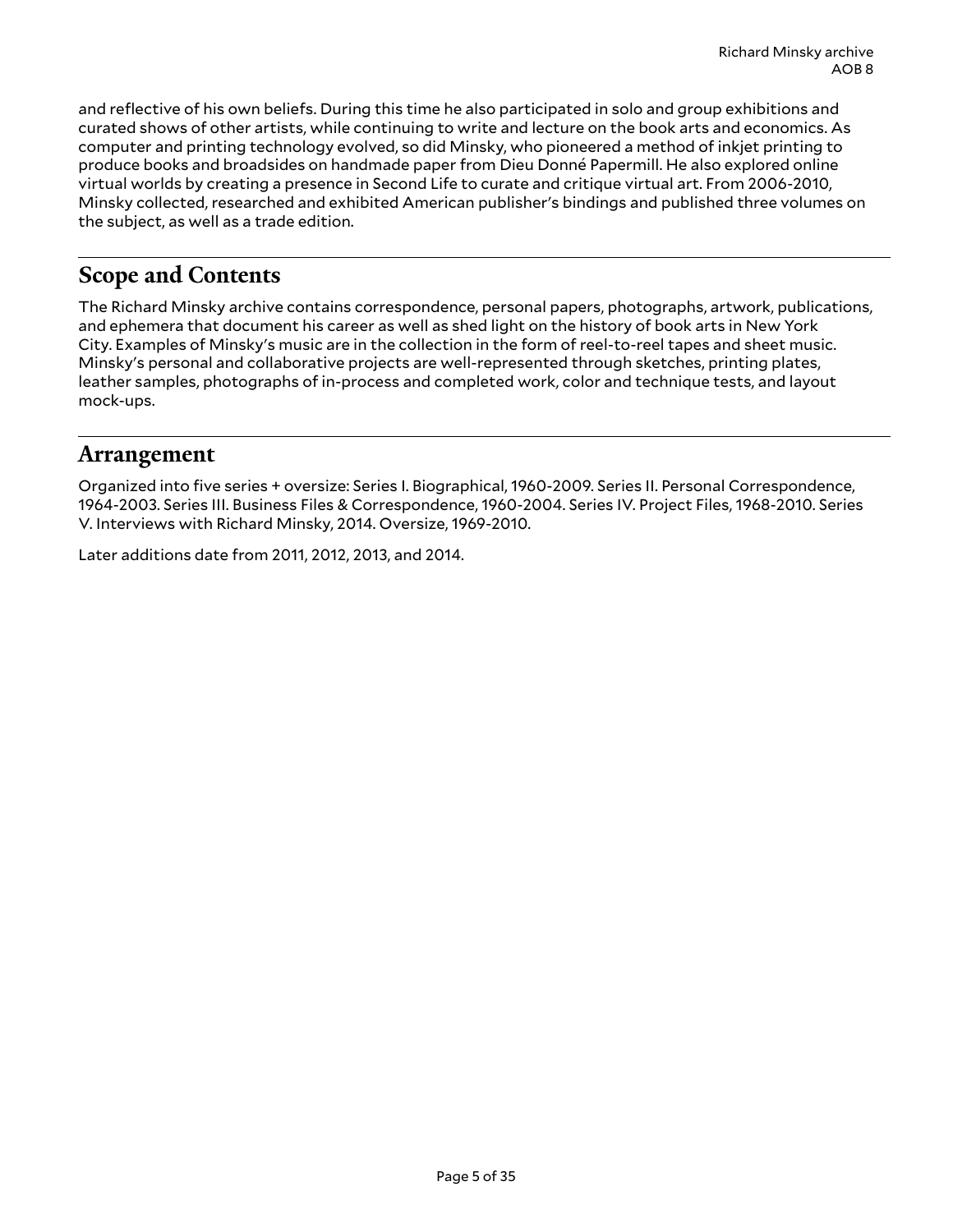# <span id="page-5-1"></span><span id="page-5-0"></span>**Collection Contents Series I: Biographical, 1960-2009**

This series begins with Photos, which contains images of Minsky and book artists such as Tom Phillips, Dikko Faust, Joni Mabe, and others. Early examples of his photography are found here in the form of his 1960s negative files. Pre-College covers Minsky's early school years, from elementary through high school, and contains ephemera such as aptitude tests, certificates of merit, early photography and contributions to the Richmond Hill High School paper, The Domino. Junior Astronomy Club activities from this time, including photos and newsletters, are located under "Biographical - Other Interests." Of special note in that section is a fake press pass (for Junior Astronomy Club News) that Minsky printed to photograph President Lyndon B. Johnson during a visit to New York. College documents are comprised of economics papers and acceptance and scholarship letters, as well as a certificate from Brown for completing Daniel Knowlton's hand bookbinding course in 1969. One of the largest sections in this series is Exhibition Announcements & Media Coverage. These folders are arranged by date. Articles about Minsky, announcements or coverage of his shows, and VHS tapes of television appearances are located here. Book Arts Ephemera includes material collected by Minsky documenting the book arts such as catalogs for Book Arts programs, exhibitions, and small press sales. Book Arts Organizations folders present an overview of the organizations that Minsky was a part of throughout his career, primarily the Center for Book Arts. Newsletters and ephemera are included. Art Events folders contain postcards and flyers from shows that Minsky attended or received notice of, spanning the 70s through the present. There are also various works that he collected for himself, including parts of the Tom Phillips book *A Humument*, under Work By Others.

| b. 1, f. 1-2   | Photos                                                                                                                                                                                                                                                                                                                                                                                            | 1960s-2000s                         |
|----------------|---------------------------------------------------------------------------------------------------------------------------------------------------------------------------------------------------------------------------------------------------------------------------------------------------------------------------------------------------------------------------------------------------|-------------------------------------|
| b. 1, f. 3     | Negative File A-E                                                                                                                                                                                                                                                                                                                                                                                 | 1960s                               |
| b. 1, f. 4     | Negative File D-K                                                                                                                                                                                                                                                                                                                                                                                 | 1960s                               |
| b. 1, f. 5     | Negative File L-S                                                                                                                                                                                                                                                                                                                                                                                 | 1960s                               |
| b. 1, f. 6     | Negative File T-Z                                                                                                                                                                                                                                                                                                                                                                                 | 1960s                               |
| b. 1, f. 7     | Scholastic Arts Writing Awards                                                                                                                                                                                                                                                                                                                                                                    | 2000                                |
| b. 2, f. 8-9   | Pre-College                                                                                                                                                                                                                                                                                                                                                                                       | 1960s                               |
| b. 2, f. 10    | College<br>See also Series V for Minsky's discussion of his bookbinding course materials from<br>Brown University.                                                                                                                                                                                                                                                                                | 1960s-1970s                         |
| b. 2, f. 11-12 | Economics                                                                                                                                                                                                                                                                                                                                                                                         | 1960s-1970s                         |
| b. 3, f. 13    | Economics                                                                                                                                                                                                                                                                                                                                                                                         | 1960s-1970s                         |
| b. 3, f. 14    | <b>Travel Documents</b>                                                                                                                                                                                                                                                                                                                                                                           | 1971                                |
| b. 3, f. 15-18 | <b>Exhibition Announcements &amp; Media Coverage</b><br>See also Series V for Minsky's discussion of his 1974 Zabriskie Gallery show; the<br>1975 Guild of Book Workers show held in the Arts of the Book Room at Yale's<br>Sterling Memorial Library; his 1977 NEA Craftsman Fellowship award; and an<br>American Crafts in the White House brochure.<br>See also: Oversize, box 47, folder 139. | 1969-1974<br>1974-1977<br>1979-1980 |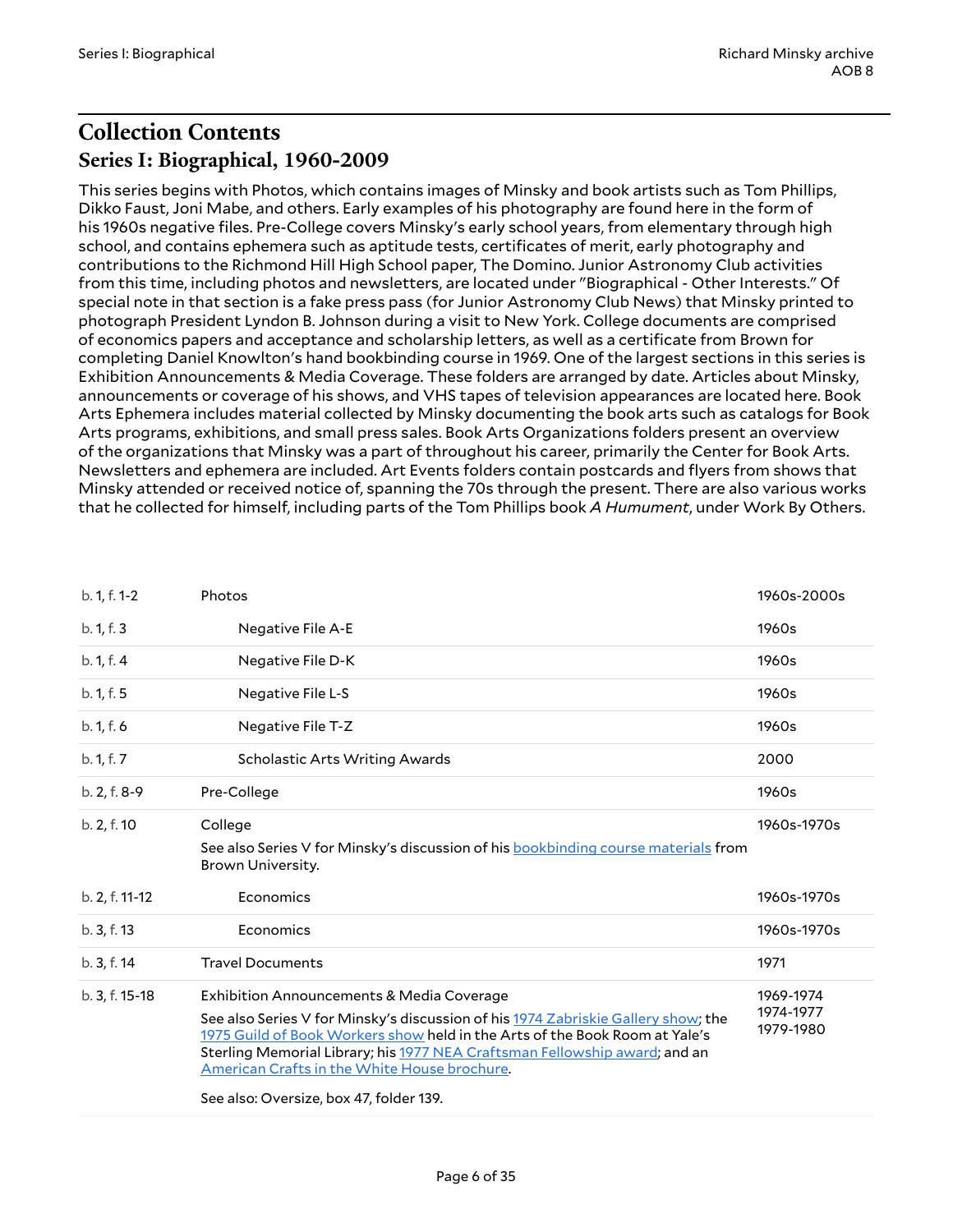| b. 4, f. 19-24  | <b>Exhibition Announcements &amp; Media Coverage</b><br>See also Series V for Minsky's discussion of the schematic for his 1981 show at<br>Allan Stone Gallery. | 1981 1982-1984<br>1985-1989 |
|-----------------|-----------------------------------------------------------------------------------------------------------------------------------------------------------------|-----------------------------|
| b. 5, f. 25-29  | See also: Oversize, box 43, folder 132; and Oversize, box 47, folder 139.<br>Exhibition Announcements & Media Coverage                                          | 1990-1992                   |
|                 | See also: Oversize, box 43, folder 132.                                                                                                                         |                             |
| b. 5, f. 30     | Harper Collins 25-Year Retrospective                                                                                                                            | 1992                        |
| f. 6, f. 31-36  | Exhibition Announcements & Media Coverage<br>See also: Oversize, box 43, folder 132.                                                                            | 1993-2009                   |
| b. 7, f. 37     | Exhibition Announcements & Media Coverage<br>See also: Oversize, box 47, folder 139.                                                                            | undated                     |
| b. 7, f. 38-39  | <b>VHS Tapes</b>                                                                                                                                                | 1980-1986<br>1998-2001      |
| b. 7, f. 40-41  | <b>Conferences and Lectures</b><br>See also: Oversize, box 47, folder 135.                                                                                      | 1979-1995<br>2001-2008      |
| b. 8, f. 42-44  | Book Arts in the USA                                                                                                                                            | 1989-1990                   |
| b. 9, f. 45     | Scholastic Art & Writing Awards                                                                                                                                 | 2000                        |
| b. 9, f. 46     | I.D. Badges                                                                                                                                                     | 1990-2009                   |
| b.9             | <b>Book Arts Ephemera</b>                                                                                                                                       |                             |
| b. 9, f. 47     | 1970s                                                                                                                                                           | 1970s                       |
| b. 9, f. 48-49  | 1980s                                                                                                                                                           | 1980-1987                   |
| b. 10, f. 50-51 | 1980s                                                                                                                                                           | 1987-1989                   |
| b. 10, f. 52-54 | 1990s                                                                                                                                                           | 1990-1996                   |
| b. 10, f. 55    | 2000s                                                                                                                                                           | 2000-2008                   |
| b. 11, f. 56    | undated                                                                                                                                                         | undated                     |
| b.11            | <b>Book Arts Organizations</b>                                                                                                                                  |                             |
| b. 11, f. 57    | Franklin Furnace                                                                                                                                                | 1980-2002                   |
| b. 11, f. 58-59 | <b>Guild of Book Workers</b>                                                                                                                                    | 1975-1984<br>1990-2003      |
| b. 11, f. 60    | Minnesota Center for Book Arts                                                                                                                                  | 1987-2003                   |
| b. 12           | Center for Book Arts                                                                                                                                            |                             |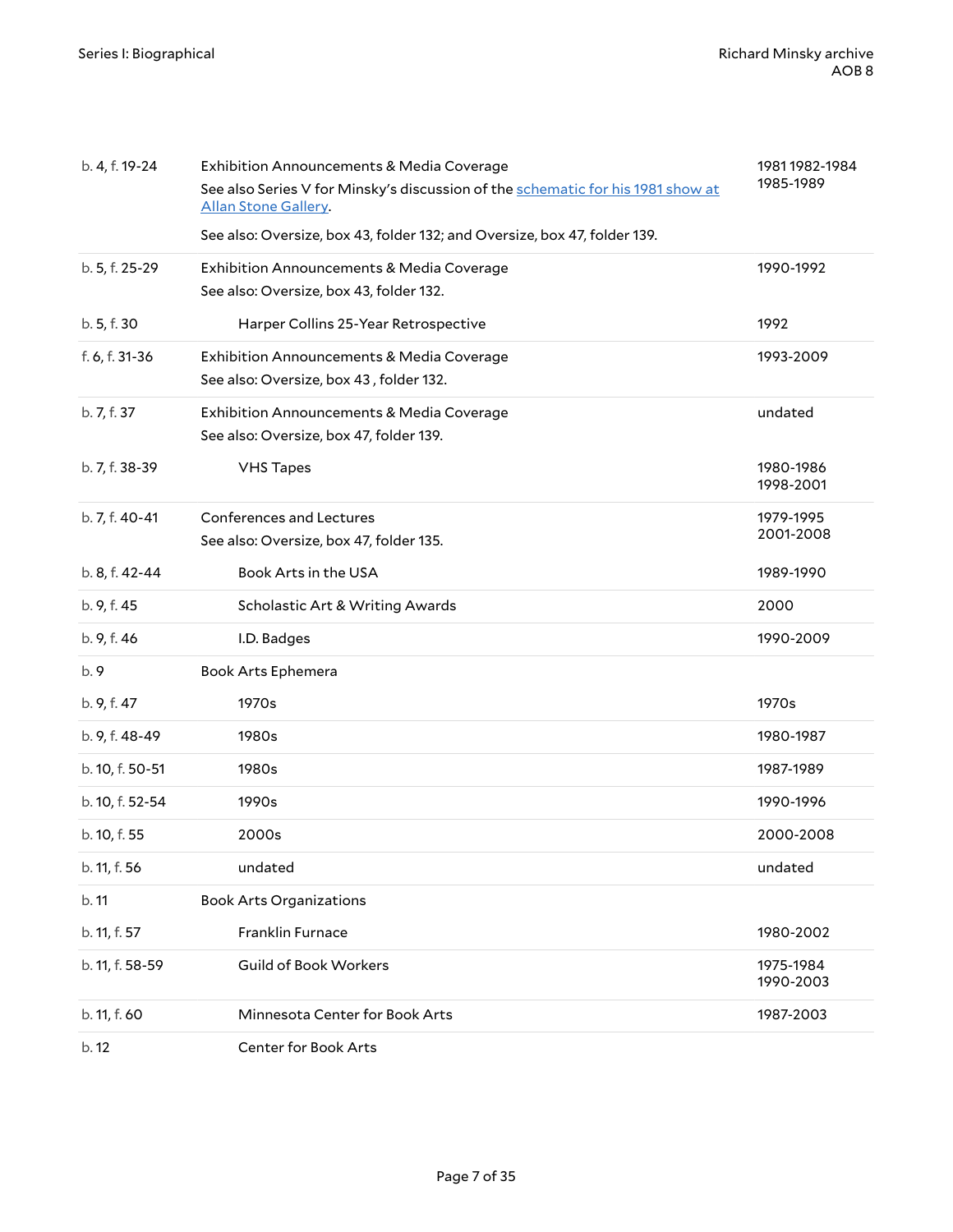#### Book Arts Organizations > Center for Book Arts (continued)

| b. 12, f. 61-62 | 1970s<br>See also Series V for Minsky's discussion of the invitation to the                                                                                                                 | 1974-1979              |
|-----------------|---------------------------------------------------------------------------------------------------------------------------------------------------------------------------------------------|------------------------|
|                 | opening exhibition at CBA; the Center's Bleecker Street stationery; and<br>a draft press release announcing Minsky's resignation at CBA after<br>accepting a UK/US Bicentennial Fellowship. |                        |
| b. 12, f. 63-64 | 1980s                                                                                                                                                                                       | 1980-1981              |
| b. 13, f. 65-67 | 1980s                                                                                                                                                                                       | 1982 1984-1989         |
| b. 13, f. 68-69 | 1990s                                                                                                                                                                                       | 1990-1991              |
|                 | See also Series V for Minsky's discussion of the letterhead for Book<br>Arts in the USA, 1st National Conference.                                                                           |                        |
| b. 14, f. 70-72 | 1990s                                                                                                                                                                                       | 1992-1993<br>1995-1999 |
| b. 14, f. 73    | 2000s                                                                                                                                                                                       | 2000-2004              |
| b. 14, f. 74    | undated                                                                                                                                                                                     | undated                |
| b. 14, f. 75    | Dieu Donné                                                                                                                                                                                  | 1981-2004              |
| b. 15, f. 76-77 | Other                                                                                                                                                                                       | 1970s-2000s            |
| b. 15           | Other Interests                                                                                                                                                                             |                        |
| b. 15, f. 78    | Art Events 1960s                                                                                                                                                                            | 1967                   |
| b. 15, f. 79-80 | Art Events 1970s                                                                                                                                                                            | 1970-1979              |
| b. 15, f. 81-82 | Art Events 1980s                                                                                                                                                                            | 1980-1989              |
| b. 16, f. 83-87 | Art Events 1990s                                                                                                                                                                            | 1990-1999              |
| b. 17, f. 88-90 | Art Events 2000s                                                                                                                                                                            | 2000-2009              |
| b. 17, f. 91    | Art Events undated                                                                                                                                                                          | undated                |
| b. 17, f. 92    | Boating                                                                                                                                                                                     | 1977-1990              |
| b. 17, f. 93    | Junior Astronomy Club<br>See also: Oversize, box 43, folder 131.                                                                                                                            | 1960s                  |
| b. 18, f. 94-96 | Junior Astronomy Club<br>See also Series V for Minsky's discussion of his Junior Astronomy Club press<br>pass.                                                                              | 1960s                  |
| b. 18, f. 97    | Music & Theatre Performances                                                                                                                                                                | 1967-1974              |
| b. 19, f. 98    | Music & Theatre Performances                                                                                                                                                                | 1980-1993              |
| b. 19, f. 99    | Music & Theatre Performances                                                                                                                                                                | undated                |
|                 | See also: Oversize, box 43, folder 134.                                                                                                                                                     |                        |
| b.55            | Music & Theatre Performances audio tapes<br>Also includes Adventures in Ku-ta-ba Wa-do recordings.                                                                                          |                        |
|                 |                                                                                                                                                                                             |                        |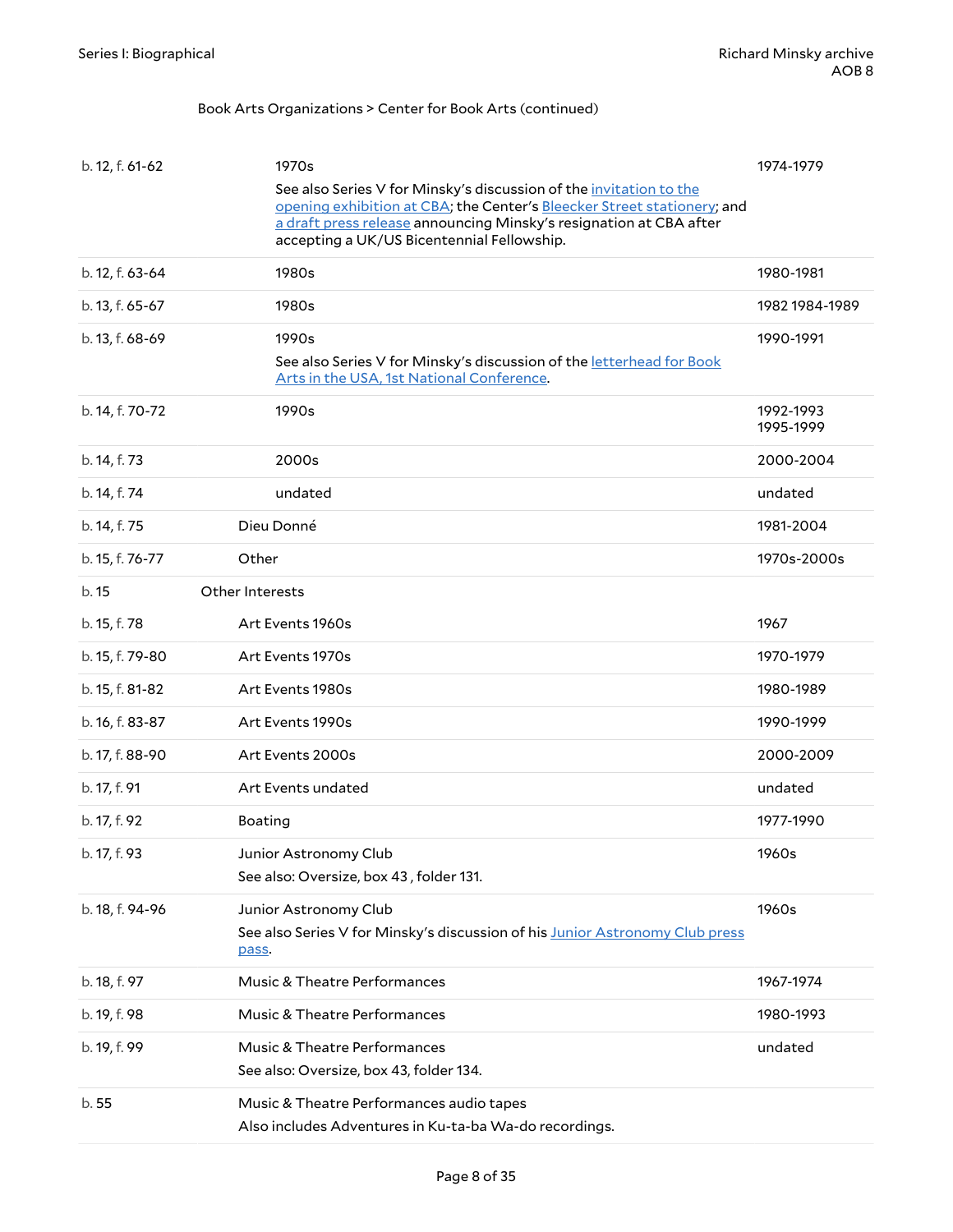#### Other Interests (continued)

| b. 19, f. 100     | Tango                            | 1980-1990            |
|-------------------|----------------------------------|----------------------|
| b. 19, f. 101-102 | Work By Others                   | 1973-1993            |
|                   | b. 20, f. 103-104 Work By Others | 1994-2001<br>undated |
| b. 20, f. 105     | A Humument                       | undated              |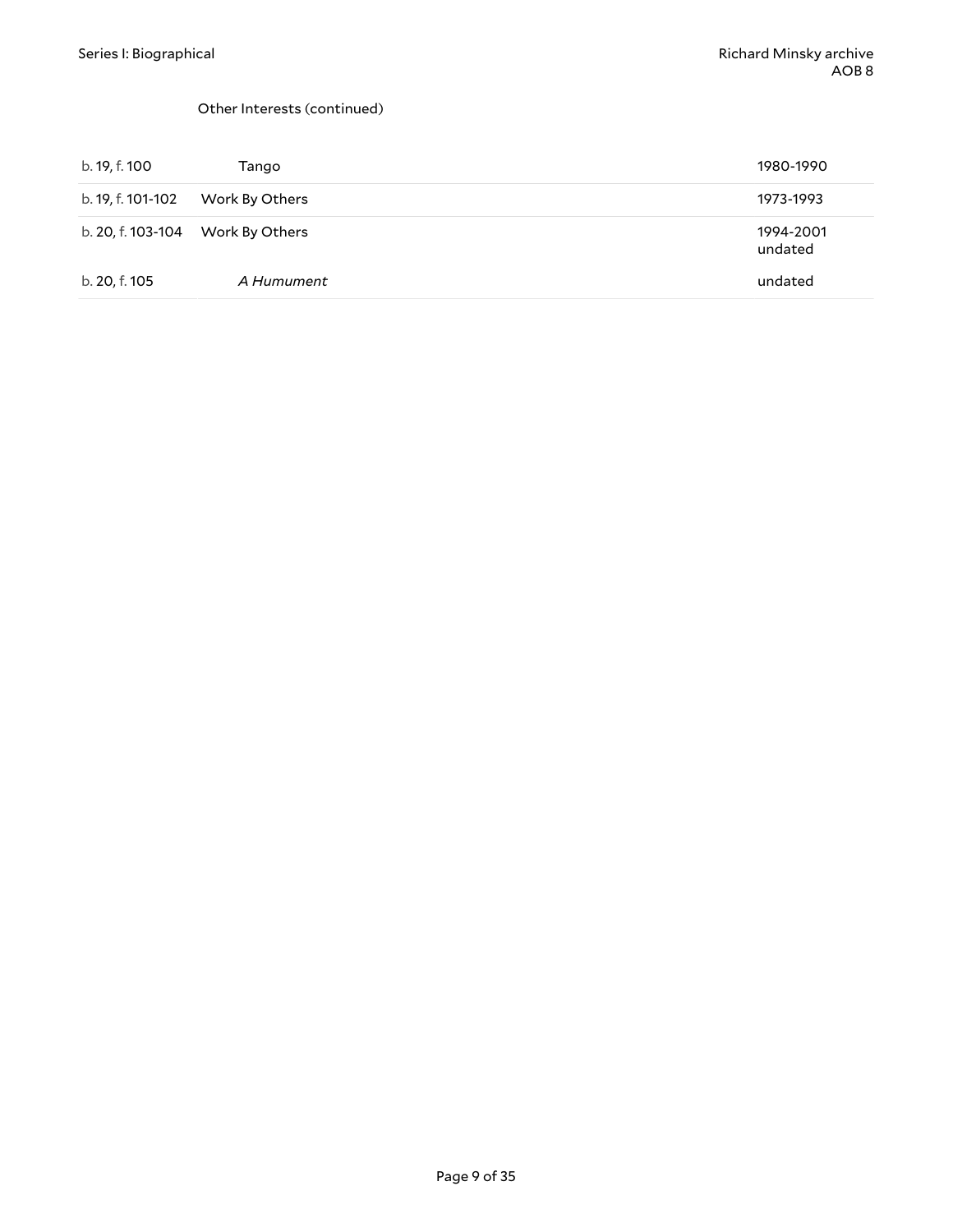### <span id="page-9-0"></span>**Series II: Personal Correspondence, 1964-2003**

Personal correspondence contains letters, cards, and other correspondence between Minsky and his friends, family, other artists, and colleagues. Included are holiday cards from book dealers and friends. Of note is the letter sent by President Lyndon B. Johnson's social secretary, thanking Minsky for sending a photo that he took of the President.

| b. 20, f. 106     | 1960s-1970s          | 1964-1979            |
|-------------------|----------------------|----------------------|
| b. 20, f. 107     | 1980s                | 1980-1982            |
| b. 21, f. 108-109 | 1980s                | 1982-1989            |
| b. 21, f. 110-111 | 1990s                | 1990                 |
| b. 22, f. 112     | 1990s                | 1991-1998            |
| b. 22, f. 113     | 2000s                | 2000-2007            |
| b. 22, f. 114     | undated              | undated              |
| b. 22, f. 115-116 | <b>Holiday Cards</b> | 1975-2003<br>undated |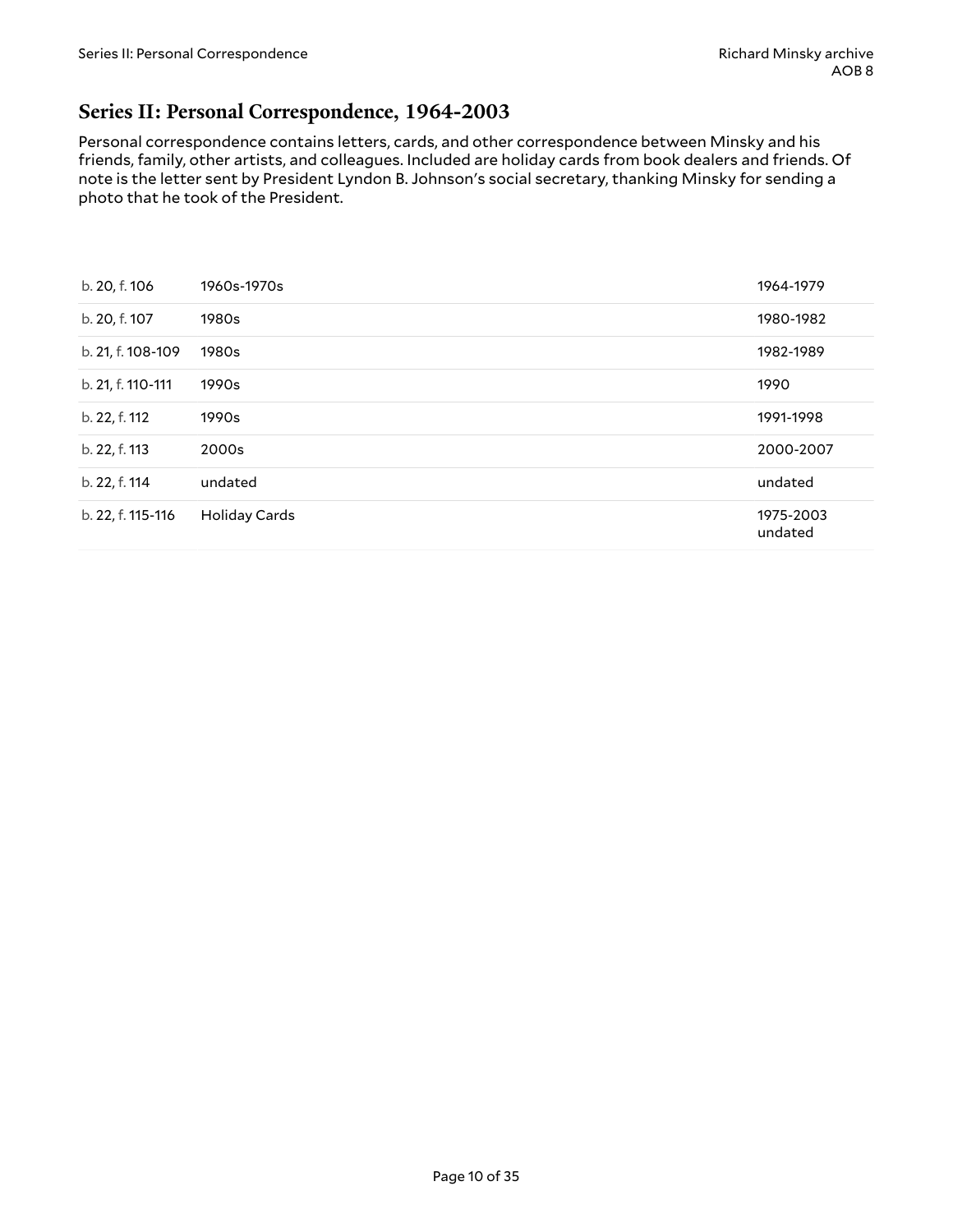### <span id="page-10-0"></span>**Series III: Business Files & Correspondence, 1960-2004**

This series contains business correspondence, legal & financial documents, and general business files. These folders are arranged by date, and contain invoices for materials purchased by Minsky as well as invoices he sent to others for his work. There are also tax forms, accounting ephemera such as ledgers and alphabetical files, and miscellaneous legal/financial documents. *SLART* legal documents are here as well, but this material is restricted until Minsky's death. The general business files section contains miscellaneous papers related to Minsky's day-to-day business operations. Of particular interest is a book of Minsky's printing samples from the 1960s, which he used to show off his work and generate new business.

| b. 23, f. 117-122 | Correspondence                                                                                                                                               | 1960s 1970-1991            |
|-------------------|--------------------------------------------------------------------------------------------------------------------------------------------------------------|----------------------------|
|                   | See also Series V for Minsky's discussion of a letter regarding the incorporation of<br>the Center for Book Arts (CBA) and also a memo from Judith Hoffberg. |                            |
| b. 24, f. 123     | Correspondence                                                                                                                                               | 1992-1994                  |
| b. 24, f. 124     | Encyclopedia of Publishing & The Book Arts                                                                                                                   | 1993                       |
| b. 24, f. 125     | MCBA/Grosbard/Geography Of Hunger                                                                                                                            | 1994                       |
| b. 24, f. 126-128 | Correspondence                                                                                                                                               | 1995-1999<br>2000s undated |
| b. 24, f. 129     | Legal & Financial Documents                                                                                                                                  | 1970-1974                  |
|                   | See also Minsky's discussion of an invoice that includes Pettigrew's History of<br>Egyptian Mummies among other items.                                       |                            |
| b. 25, f. 130-131 | Legal & Financial Documents                                                                                                                                  | 1970-1979                  |
| b. 25, f. 132     | Legal & Financial Documents                                                                                                                                  | 1978                       |
| b. 25, f. 133-134 | Legal & Financial Documents                                                                                                                                  | 1980-1989                  |
| b. 25, f. 135     | <b>Glick Bookbinding Project</b>                                                                                                                             | 1980                       |
| b. 25, f. 136     | Legal & Financial Documents                                                                                                                                  | 1990                       |
| b. 26, f. 137-140 | Legal & Financial Documents                                                                                                                                  | 1991-1997                  |
| b. 26, f. 141     | <b>Accounts Binder</b>                                                                                                                                       | 2000                       |
| b. 27, f. 142     | <b>Other Artists' Work Samples</b>                                                                                                                           | 1960-1990                  |
| b. 57             | <b>SLART</b>                                                                                                                                                 | circa 2000s                |
|                   | Boxes 57, 68, and 69 are restricted until Minsky's death.                                                                                                    |                            |
| b. 27, f. 143     | Legal & Financial Documents                                                                                                                                  | undated                    |
| b. 27, f. 144-146 | <b>General Business Files</b>                                                                                                                                | 1968-1989                  |
| b. 28, f. 147     | <b>General Business Files</b>                                                                                                                                | 1990-2004                  |
| b. 28, f. 148     | Rose Slivka Lecture Tour                                                                                                                                     | 1994                       |
| b. 28, f. 149     | Minsky on CD                                                                                                                                                 | 2001                       |
| b. 28, f. 150-151 | <b>General Business Files</b>                                                                                                                                | undated                    |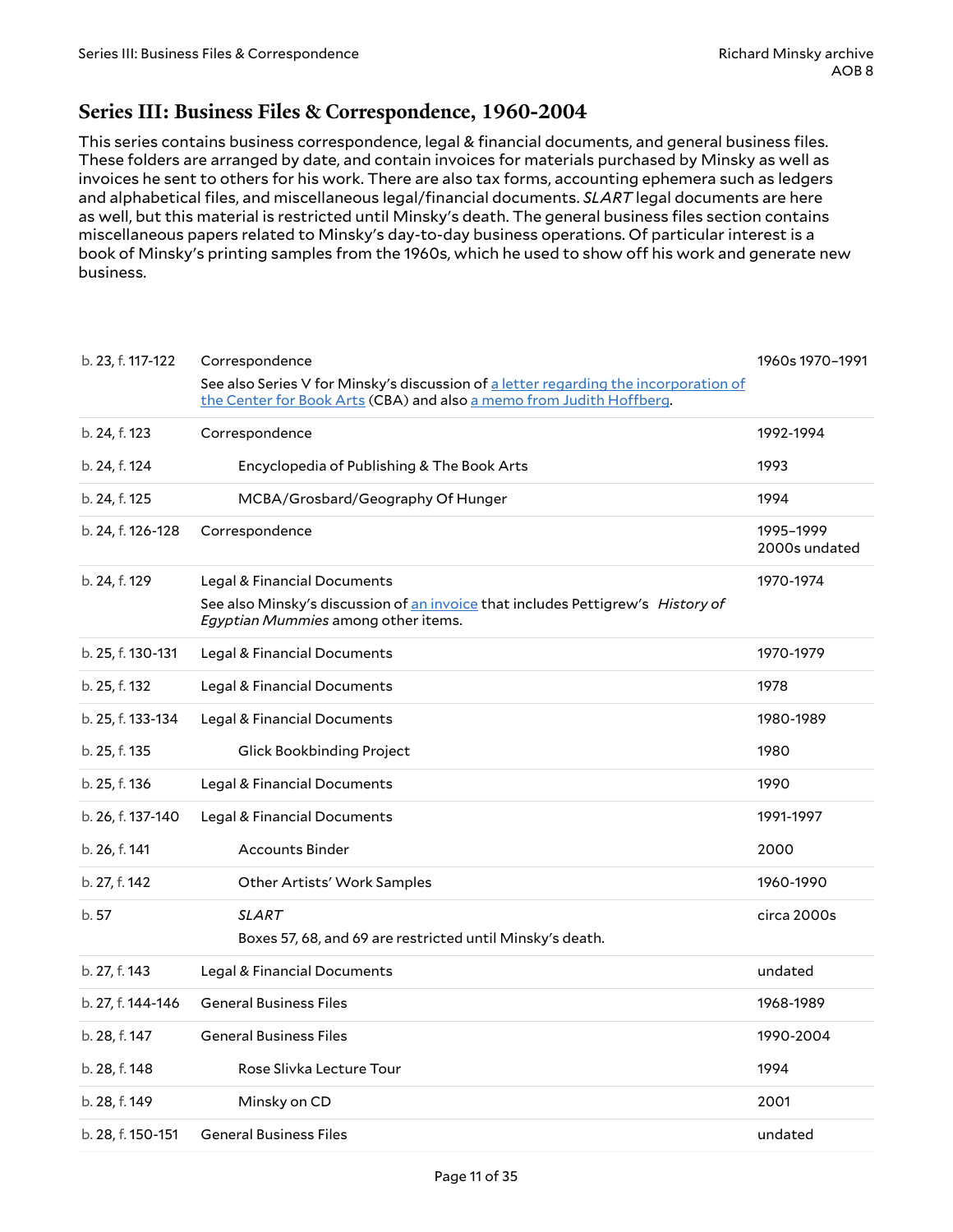| b. 29, f. 152 | <b>General Business Files</b>                                                                 | undated     |
|---------------|-----------------------------------------------------------------------------------------------|-------------|
| b. 29, f. 153 | Resumes                                                                                       | 1960s-1990s |
| b. 29, f. 154 | <b>Grant Applications</b>                                                                     | 1970s-1990s |
| b. 29, f. 155 | Printing Examples & Printing Book                                                             | 1960s       |
|               | See also Series V for Minsky's discussion of his early business card and<br>printing samples. |             |
| b. 30, f. 156 | Bookbinding and Repairing Kit                                                                 | 1974        |
| b. 30, f. 157 | Legal & Financial Documents - Alphabetical Files                                              | 1972        |
| b. 30, f. 158 | Legal & Financial Documents - Alphabetical Files                                              | 1972-1973   |
| b. 30, f. 159 | Legal & Financial Documents - Student Receipts                                                | 1972-1973   |
| b. 31, f. 160 | Legal & Financial Documents - Alphabetical Files                                              | 1974        |
| b. 31, f. 161 | Legal & Financial Documents - Ledger                                                          | 1972-1974   |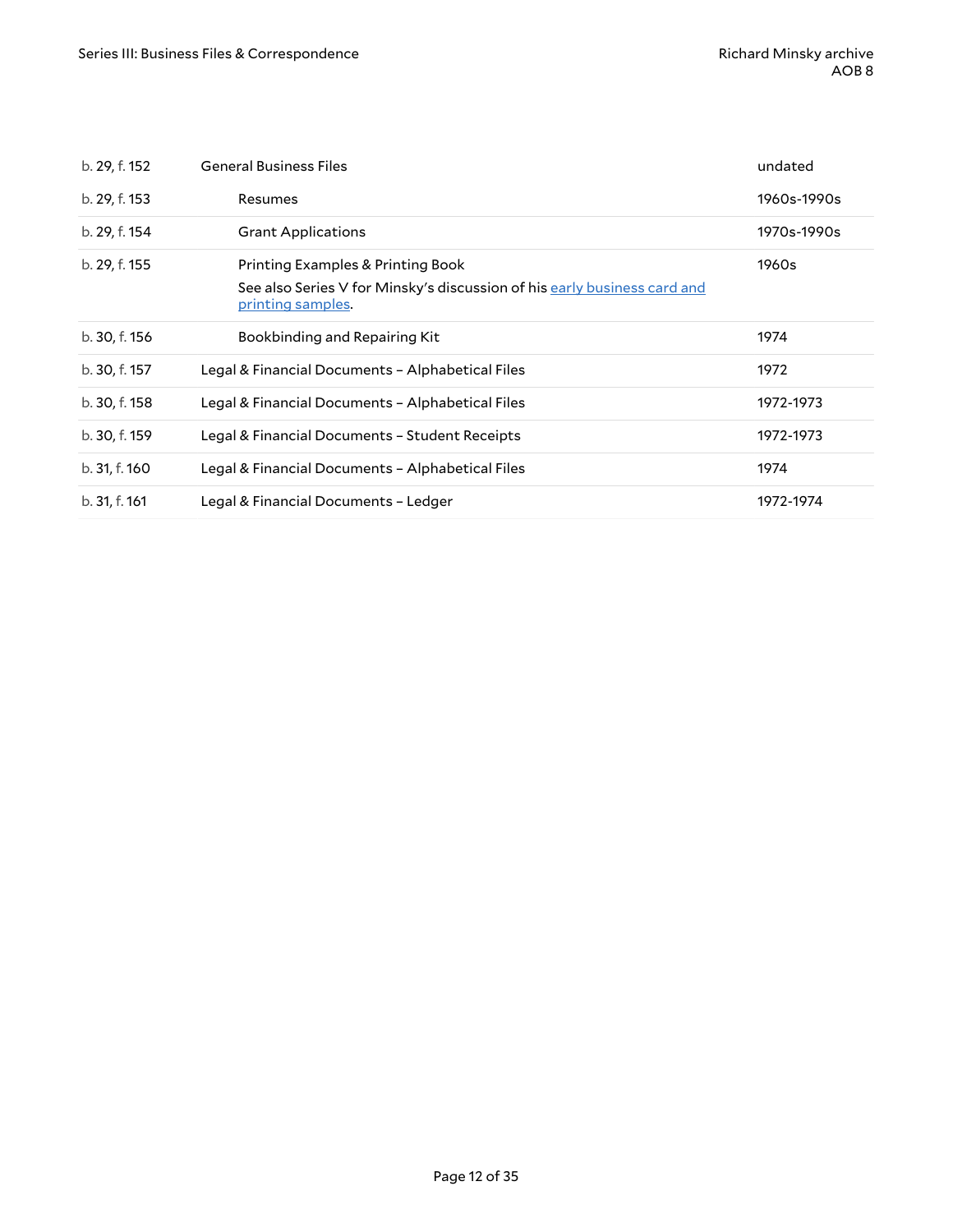### <span id="page-12-0"></span>**Series IV: Project Files, 1968-2010**

Project Files contain materials produced in the creation of Minsky's art. Project files include process materials such as sketches, printing plates, leather samples, photographs of in-process and completed work, color and technique tests, wax maquettes and latex molds, and layout mock-ups. Of particular interest are files containing casting molds for projects (such as the *Grosbard Bar Mitzvah* or *Chateau Vervaines Guestbook*. There are several files that show many states of a project from beginning to end: *Minsky in Bed*, *Minsky in London*, the *Chateau Vervaines Guestbook*, and the *American Decorated Publisher's Bindings* books are good examples of this. Of note is also the Buckminster Fuller *Tetrascroll* project, which includes a small handmade journal containing handwritten notes on the process of construction and thoughts about the process. *Adventures in Ku-Ta-Ba Wa-Do* files include reel-to-reel tapes of Minsky's music that was composed for the project, in various stages of mix-down. Minsky's career included many guestbooks and other commissioned works; they can be found under the subset of Private Commissions. These are grouped together by title or the client's last name, if no other title was given. They are organized by date of creation and contain applicable correspondence about that project in addition to the process materials.

Please note that folder numbering restarts with this series.

| b. 32, f. 1  | The Book                                                                                                                                                           | 1968        |
|--------------|--------------------------------------------------------------------------------------------------------------------------------------------------------------------|-------------|
| b. 32, f. 2  | The Georgics of Virgil                                                                                                                                             | 1969        |
| b. 32, f. 3  | <b>Blank Book</b>                                                                                                                                                  | 1971        |
| b. 32, f. 4  | Diary                                                                                                                                                              | 1971        |
| b. 32, f. 5  | Diary                                                                                                                                                              | 1972        |
| b. 32, f. 6  | Prométhée<br>See also: Oversize, box 47, folder 136.                                                                                                               | 1973        |
| b. 32, f. 7  | Adventures in Ku-ta-ba Wa-do<br>In addition to the project files, the Adventures in Ku-ta-ba Wa-do album and<br>music booklet are individually cataloged in Orbis. | 1973        |
| b.52         | Adventures in Ku-ta-ba Wa-do original & master recordings<br>See also: box 55.                                                                                     |             |
| b. 32, f. 8  | Box for La Tentation de St. Antoine                                                                                                                                | circa 1970s |
| b. 32, f. 9  | Det Norske Folkes Rebinding                                                                                                                                        | 1975        |
|              |                                                                                                                                                                    |             |
| b. 32, f. 10 | Stamping dies                                                                                                                                                      | 1975        |
| b. 32, f. 11 | <b>Birds of North America</b><br>See also: Oversize, box 50, folder 148.                                                                                           | 1975        |
| b. 32, f. 12 | <b>Buckminster Fuller's Tetrascroll</b>                                                                                                                            | 1976-1977   |
| b. 32, f. 13 | <b>Buckminster Fuller's Tetrascroll</b>                                                                                                                            | 1976-1977   |
| b. 32, f. 14 | Journal                                                                                                                                                            | 1976-1977   |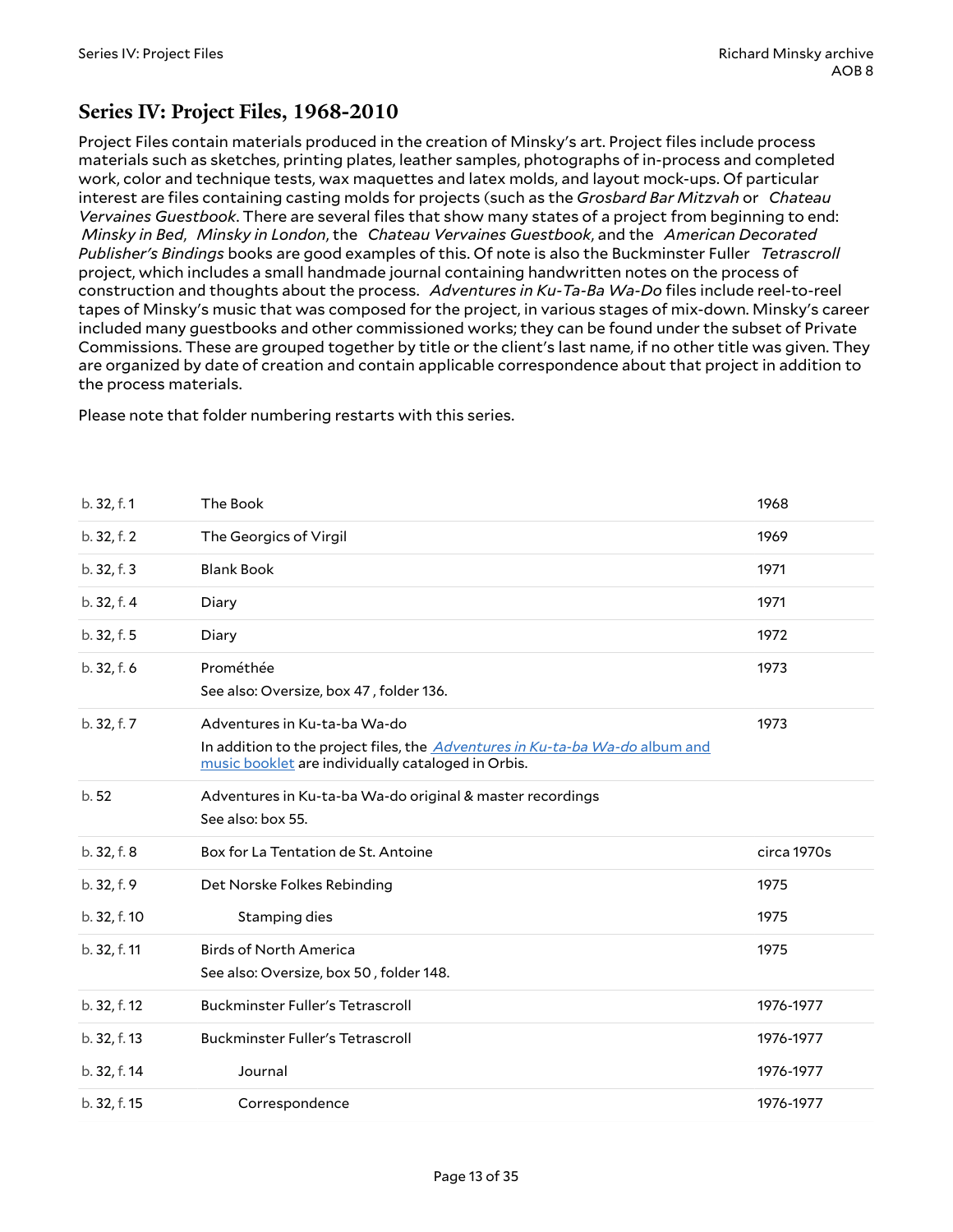| b. 32, f. 16 | The Dog Bite                                                                                                                                             | 1977      |
|--------------|----------------------------------------------------------------------------------------------------------------------------------------------------------|-----------|
| b. 32, f. 17 | Babel                                                                                                                                                    | 1979      |
| b. 32, f. 18 | Blank Book for Dante's Inferno<br>See also: Oversize, box 47, folder 136.                                                                                | 1979      |
| b. 32, f. 19 | Achieving Ecstasy During the Apocalypse                                                                                                                  | 1980      |
| b. 32, f. 20 | The Crisis of Democracy<br>See also: Oversize, box 50, folder 148.                                                                                       | 1980      |
| b. 32, f. 21 | Minsky in London<br>See also: Oversize, box 43, folder 133; Oversize, box 49, folder 146; Oversize, box 50,<br>folder 148; Oversize, box 53, folder 149. | 1980      |
| b. 32, f. 22 | Correspondence                                                                                                                                           | 1979-1980 |
| b. 32, f. 23 | <b>Be Minsky</b>                                                                                                                                         | 1980      |
| b. 32, f. 24 | Benzene Ad: "Talk Too Much?"                                                                                                                             | 1981      |
| b. 32, f. 25 | <b>Immortal Dreamers</b>                                                                                                                                 | 1981-1982 |
| b. 32, f. 26 | Minsky Finances Inc.                                                                                                                                     | 1984      |
| b. 33, f. 27 | <b>Seventy Studies</b>                                                                                                                                   | 1985      |
| b. 33, f. 28 | Roseland Ballroom Restoration                                                                                                                            | 1985-1986 |
| b. 33, f. 29 | Dante's Inferno VHS                                                                                                                                      | 1986      |
| b. 33, f. 30 | There's a Pig in the Sky                                                                                                                                 | 1986      |
| b. 33, f. 31 | There's a Pig in the Sky                                                                                                                                 | 1986      |
| b. 33, f. 32 | The Heart of A Humument                                                                                                                                  | 1987      |
| b. 33, f. 33 | 32 Studies                                                                                                                                               | 1991      |
| b. 33, f. 34 | Laying Waste<br>See also: Oversize, box 50, folder 148.                                                                                                  | 1988      |
| b. 33, f. 35 | Warhol Bugatti Chair Restoration                                                                                                                         | 1988      |
| b. 33, f. 36 | Correspondence                                                                                                                                           | 1988      |
| b. 33, f. 37 | Missile Envy<br>See also: Oversize, box 50, folder 148.                                                                                                  | 1988      |
| b. 33, f. 38 | Tragedy and Hope                                                                                                                                         | 1988      |
| b. 33, f. 39 | Minsky in Bed<br>See also: Oversize, box 47, folder 137; Oversize, box 46, folder 140; Oversize, box 46,<br>folder 141; Oversize, box 53, folder 149.    | 1989-1992 |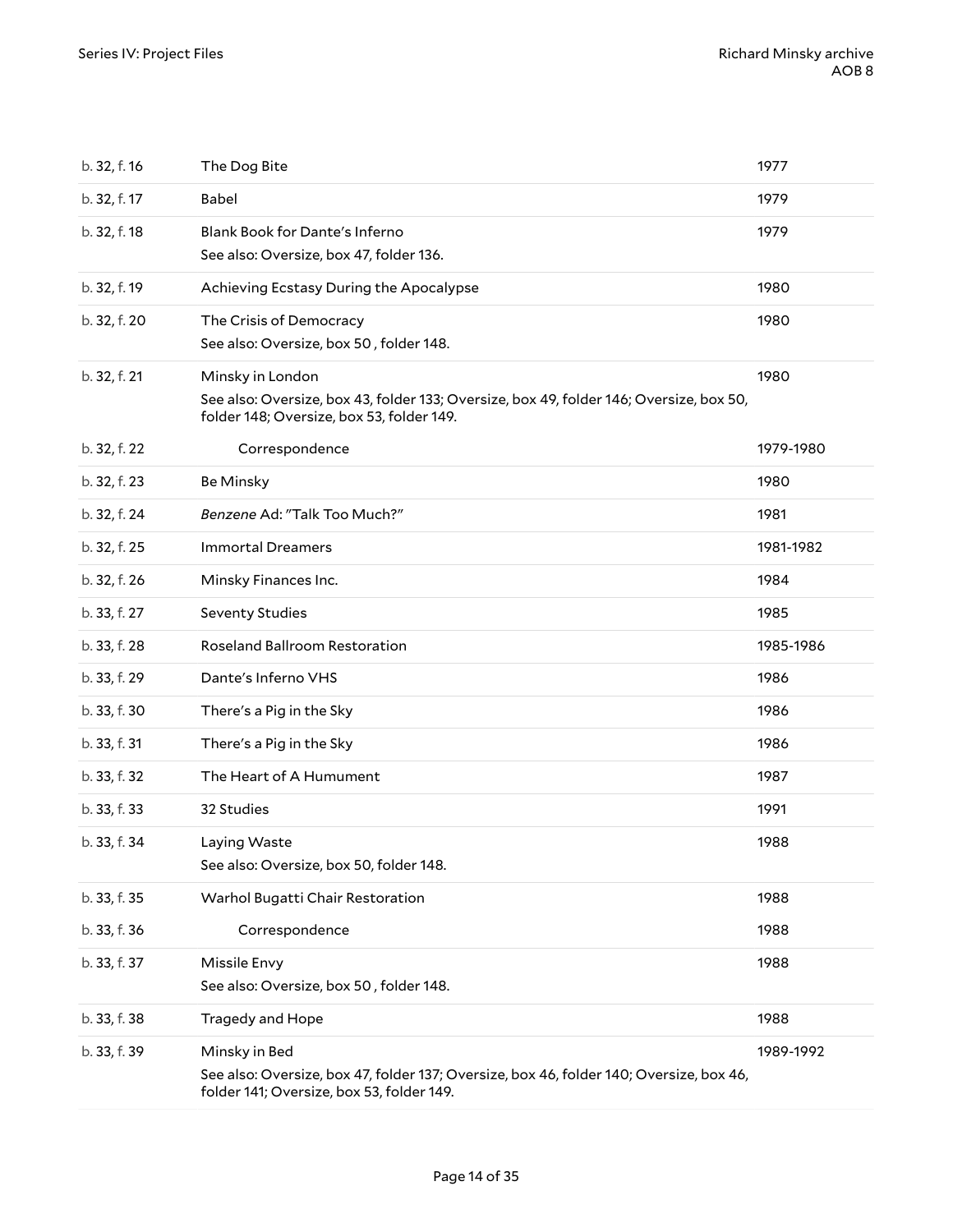| b. 34, f. 40 | Minsky in Bed<br>See also Series V for Minsky's discussion of proofs for Minsky in Bed.                                    | 1989-1992 |
|--------------|----------------------------------------------------------------------------------------------------------------------------|-----------|
| b. 34, f. 41 | Minsky in Bed<br>See also Series V for Minsky's discussion of a draft colophon for Minsky in Bed.                          | 1989-1992 |
| b. 34, f. 42 | Minsky in Bed<br>See also Series V for Minsky's discussion of manuscript drafts and chapter<br>headings for Minsky in Bed. | 1989-1992 |
| b. 34, f. 43 | Minsky in Bed                                                                                                              | 1989-1992 |
| b. 34, f. 44 | Minsky in Bed                                                                                                              | 1989-1992 |
| b. 34, f. 45 | Minsky in Bed                                                                                                              | 1989-1992 |
| b. 35, f. 46 | Correspondence                                                                                                             | 1990-1996 |
| b. 35, f. 47 | Plain Talk                                                                                                                 | 1989      |
| b. 35, f. 48 | Holy Terror (Fundamentalist)                                                                                               | 1988      |
| b. 35, f. 49 | Holy Terror (Warhol)                                                                                                       | 1990      |
| b. 35, f. 50 | Where Are They Now? (Class of '47)                                                                                         | 1990      |
| b. 35, f. 51 | Where Are They Now? (Class of '47)                                                                                         | 1990      |
| b. 35, f. 52 | Correspondence                                                                                                             | 1990-1991 |
| b. 35, f. 53 | Dreaming the Caves<br>See also: Oversize, box 47, folder 138.                                                              | 1991      |
| b. 35, f. 54 | Correspondence                                                                                                             | 1991      |
| b. 35, f. 55 | Fem Fatale                                                                                                                 | 1992      |
| b. 35, f. 56 | Fem Fatale                                                                                                                 | 1992      |
| b. 36, f. 57 | Correspondence                                                                                                             | 1992      |
| b. 36, f. 58 | Anathema Maranatha                                                                                                         | 1992      |
| b. 36, f. 59 | Correspondence                                                                                                             | 1991-1993 |
| b. 36, f. 60 | Becoming Light - Erica Jong                                                                                                | 1992      |
| b. 36, f. 61 | <b>Printing Plates</b>                                                                                                     | 1992      |
| b. 36, f. 62 | The Geography of Hunger                                                                                                    | 1992      |
| b. 36, f. 63 | Animal Magnetism<br>See also: Oversize, box 47, folder 138; Oversize, box 50, folder 148.                                  | 1992-1993 |
| b. 36, f. 64 | 1st Amendment (Book Burning Kit)                                                                                           | 1993      |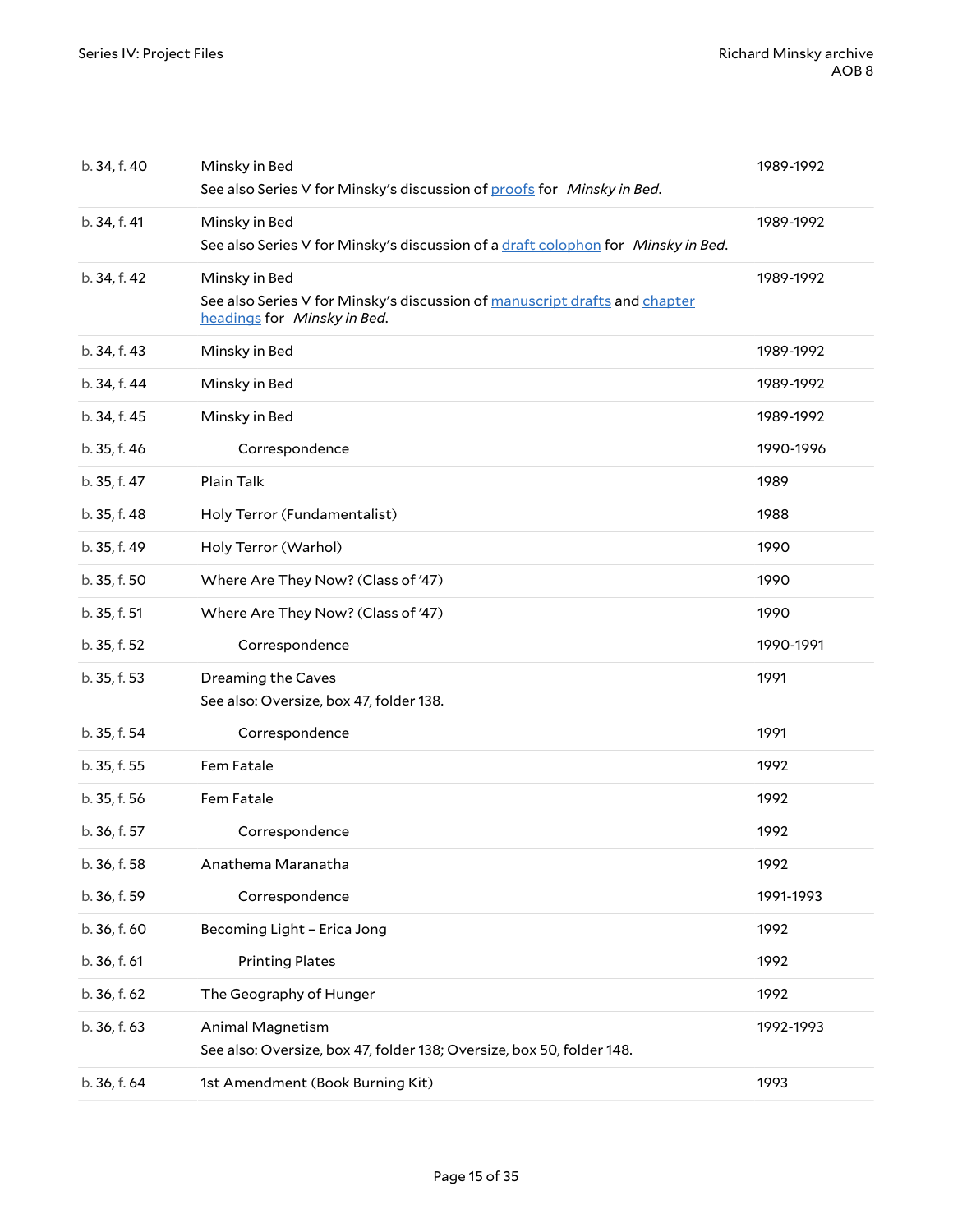| b. 36, f. 65 | The Bill of Rights Series                                                                              | 1993-2002 |
|--------------|--------------------------------------------------------------------------------------------------------|-----------|
|              | See also: Oversize, box 43, folder 127; Oversize, box 43, folder 128; Oversize, box 43,<br>folder 129. |           |
| b. 36, f. 66 | The Eye                                                                                                | 1994      |
|              | See also: Oversize, box 47, folder 136.                                                                |           |
| b. 36, f. 67 | Correspondence                                                                                         | 1994      |
| b. 36, f. 68 | Boston Blackie in Paris                                                                                | 1996      |
| b. 36, f. 69 | Correspondence                                                                                         | 1996      |
| b. 36, f. 70 | Inventing Memory - Erica Jong                                                                          | 1998      |
|              | See also: Oversize, box 50, folder 148.                                                                |           |
| b. 36, f. 71 | The Philosophy of Umbrellas                                                                            | 2007      |
| b. 36, f. 72 | Correspondence                                                                                         | 2007-2008 |
| b. 36, f. 73 | American Decorated Publishers' Bindings vol.1                                                          | 2006      |
|              | See also: Oversize, box 47, folder 142; Oversize, box 47, folder 143.                                  |           |
| b. 37, f. 74 | American Decorated Publishers' Bindings 1872-1929, vol.1                                               | 2006      |
| b. 37, f. 75 | American Decorated Publishers' Bindings 1872-1929, vol.1                                               | 2006      |
| b. 37, f. 76 | Cover Plate Stamp                                                                                      | 2006      |
| b. 37, f. 77 | Cover Plate Stamp                                                                                      | 2006      |
| b. 37, f. 78 | American Decorated Publishers' Bindings 1872-1929, vol.2                                               | 2009      |
| b. 37, f. 79 | American Decorated Publishers' Bindings 1872-1929, vol.2                                               | 2009      |
| b. 37, f. 80 | American Decorated Publishers' Bindings 1872-1929, vol.2                                               | 2009      |
| b. 38, f. 81 | American Decorated Publishers' Bindings 1872-1929, vol.2                                               | 2009      |
| b. 38, f. 82 | CD                                                                                                     | 2009      |
| b. 38, f. 83 | <b>Stamp for Spine</b>                                                                                 | 2009      |
| b. 38, f. 84 | Freedom of Choice                                                                                      | 2009      |
| b. 38, f. 85 | The Art of American Book Covers, 1875-1930                                                             | 2010      |
|              | See also: Oversize, box 47, folder 143.                                                                |           |
| b. 38, f. 86 | <b>Crimes of Compassion</b>                                                                            | undated   |
| b. 38, f. 87 | The Drawings of Eugene Delacroix                                                                       | undated   |
| b. 38, f. 88 | Hagenauer Wein                                                                                         | undated   |
| b. 38, f. 89 | La Sexualite - Latex Mold                                                                              | undated   |
| b. 38, f. 90 | IBM                                                                                                    | undated   |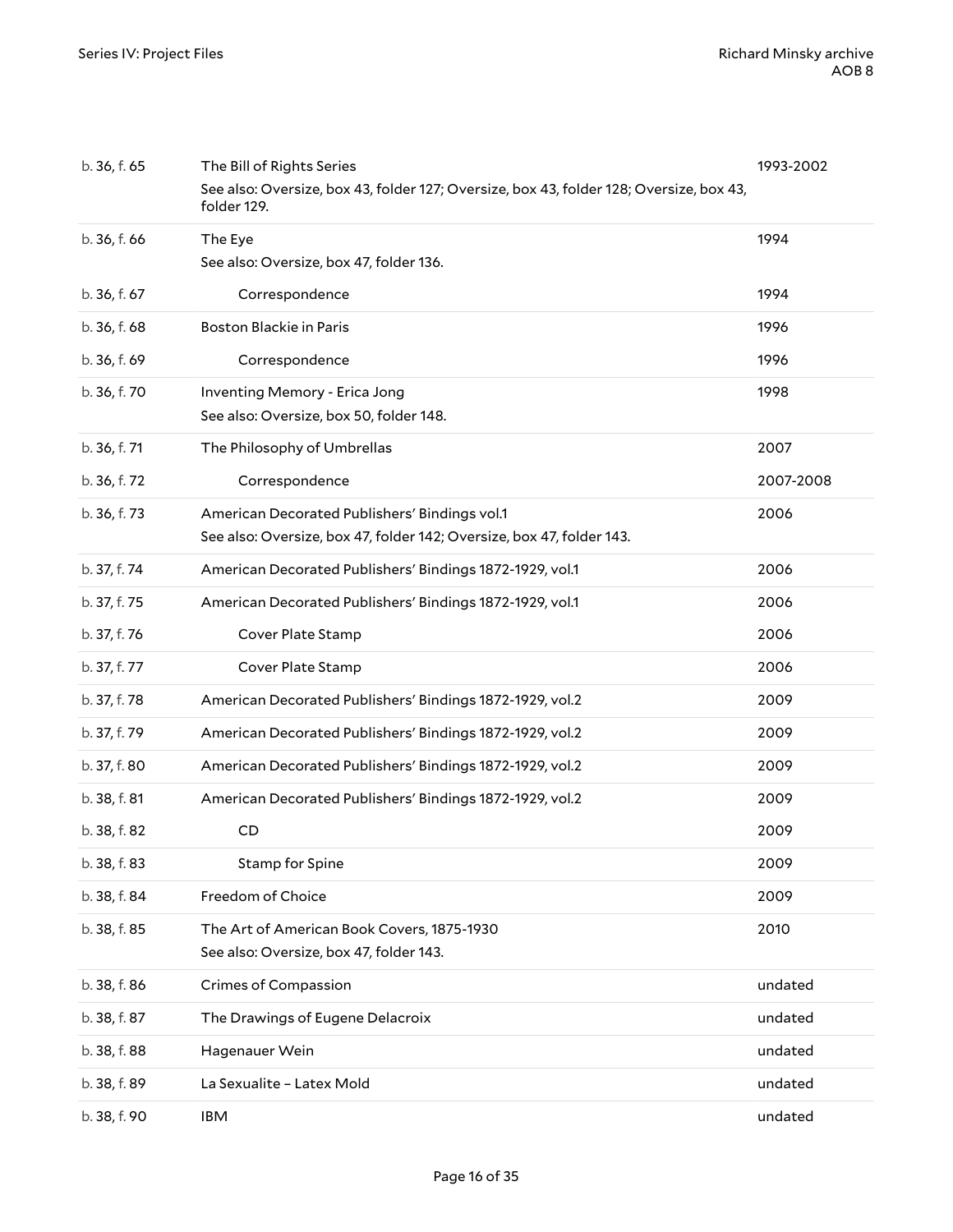| b. 38, f. 91  | Miscellaneous Works                                                                                                                                                | undated   |
|---------------|--------------------------------------------------------------------------------------------------------------------------------------------------------------------|-----------|
|               | See also: Oversize, box 47, folder 136; Oversize, box 47, folder 138; Oversize, box 48,<br>folder 144; Oversize, box 49, folder 145; Oversize, box 50, folder 148. |           |
| b. 39, f. 92  | Miscellaneous Works                                                                                                                                                | undated   |
| b. 39, f. 93  | Naturgeschichte der Amphibien                                                                                                                                      | undated   |
|               | <b>Private Commissions</b>                                                                                                                                         |           |
| b. 39, f. 94  | Kertesz Portfolio Box                                                                                                                                              | 1981-1985 |
| b. 39, f. 95  | <b>Gracie Mansion Register</b><br>See also: Oversize, box 50, folder 147; Oversize, box 50, folder 148.                                                            | 1984-1985 |
| b. 39, f. 96  | Long Island Guest Book<br>See also: Oversize, box 50, folder 148.                                                                                                  | 1986      |
| b. 39, f. 97  | Cohen Wedding                                                                                                                                                      | 1987-1989 |
| b. 39, f. 98  | Cohen Wedding                                                                                                                                                      | 1987-1989 |
| b. 39, f. 99  | Correspondence                                                                                                                                                     | 1987-1989 |
| b. 39, f. 100 | Brooklyn Museum Director's Guest Book<br>See also: Oversize, Bsd, folder 150.                                                                                      | 1989      |
| b. 40, f. 101 | <b>Stamping Plates</b>                                                                                                                                             | 1989      |
| b. 40, f. 102 | Orenstein Sundial Sculpture                                                                                                                                        | 1992      |
| b. 40, f. 103 | Correspondence                                                                                                                                                     | 1992      |
| b. 40, f. 104 | <b>Warner Music Group</b>                                                                                                                                          | 1994      |
| b. 40, f. 105 | Correspondence                                                                                                                                                     | 1994-1995 |
| b. 40, f. 106 | <b>Stamping Dies</b>                                                                                                                                               | 1994      |
| b. 40, f. 107 | Gutfreund Dictionary/Thesaurus Set                                                                                                                                 | 1994      |
| b. 40, f. 108 | Correspondence                                                                                                                                                     | 1994      |
| b. 40, f. 109 | Chateau Vervaines Guestbook                                                                                                                                        | 1994      |
| b. 40, f. 110 | Correspondence                                                                                                                                                     | 1993-94   |
| b. 40, f. 111 | Mold                                                                                                                                                               | 1994      |
| b. 40, f. 112 | Chateau Vervaines Paintings                                                                                                                                        | 1996      |
| b. 40, f. 113 | Tribute to Ronald Lauder - Stamping Die                                                                                                                            | 1997      |
| b. 40, f. 114 | A Celebration of Life (Collins)                                                                                                                                    | 2001      |
| b. 41, f. 115 | A Celebration of Life (Collins)                                                                                                                                    | 2001      |
| b. 41, f. 116 | A Celebration of Life (Lipari)                                                                                                                                     | 2001      |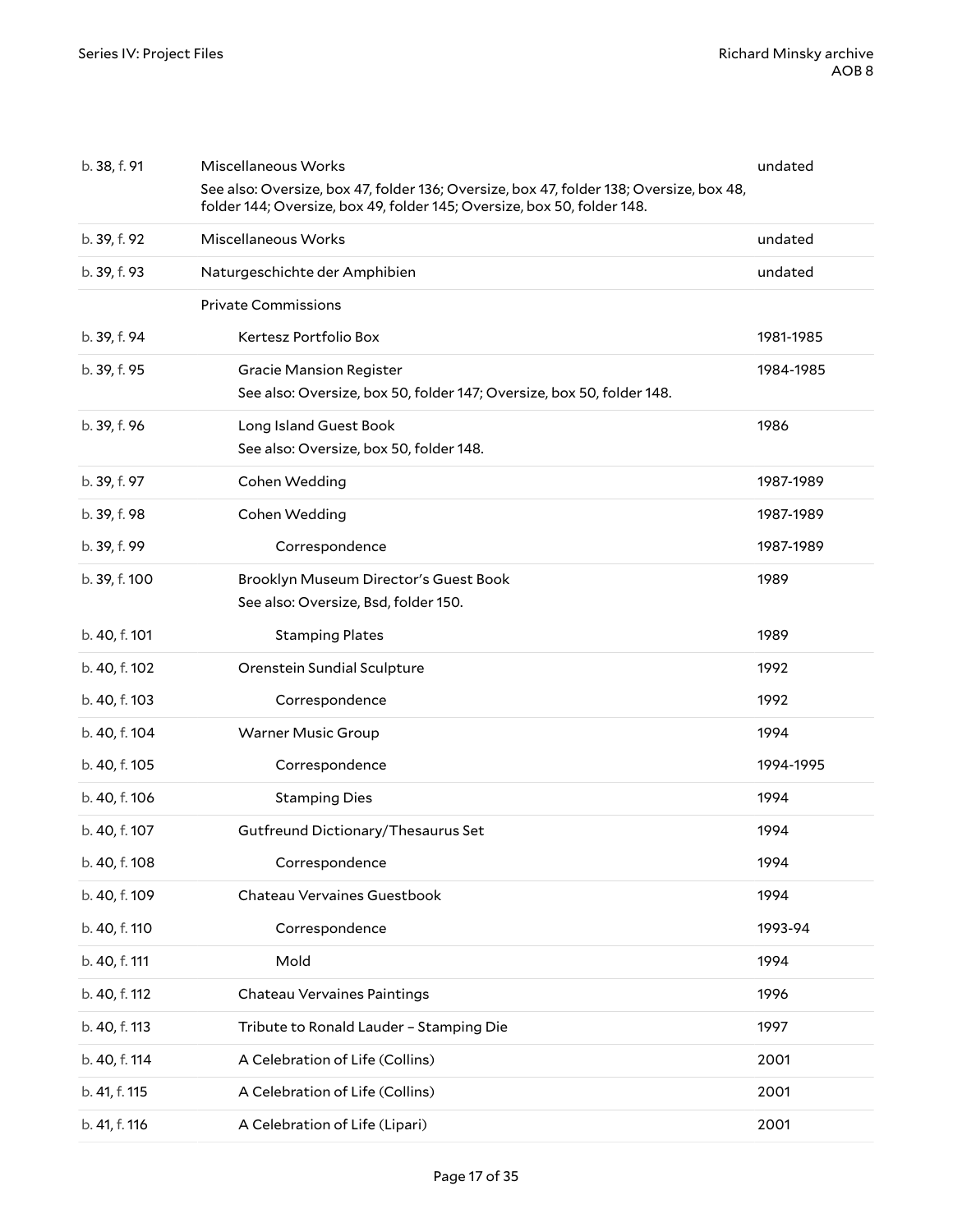#### Private Commissions (continued)

| b. 41, f. 117 | A Celebration of Life (Lipari)                            | 2001      |
|---------------|-----------------------------------------------------------|-----------|
| b. 41, f. 118 | Dave Walsh/Scholastic Book                                | 2001      |
| b. 41, f. 119 | Dave Walsh/Scholastic Book                                | 2001      |
| b. 41, f. 120 | The Big Game Trophy Rooms of Huck Spaulding: Stamping Die | 2001-2002 |
| b. 41, f. 121 | Grosbard Bar Mitzvah                                      | 2004      |
| b. 41, f. 122 | Mold                                                      | 2004      |
| b. 42, f. 123 | Cast Hardware                                             | 2004      |
| b. 42, f. 124 | <b>Bernie Cantor Card</b>                                 | undated   |
| b. 42, f. 125 | Louis Meisel                                              | undated   |
| b. 42, f. 126 | <b>Stux Family Album</b>                                  | undated   |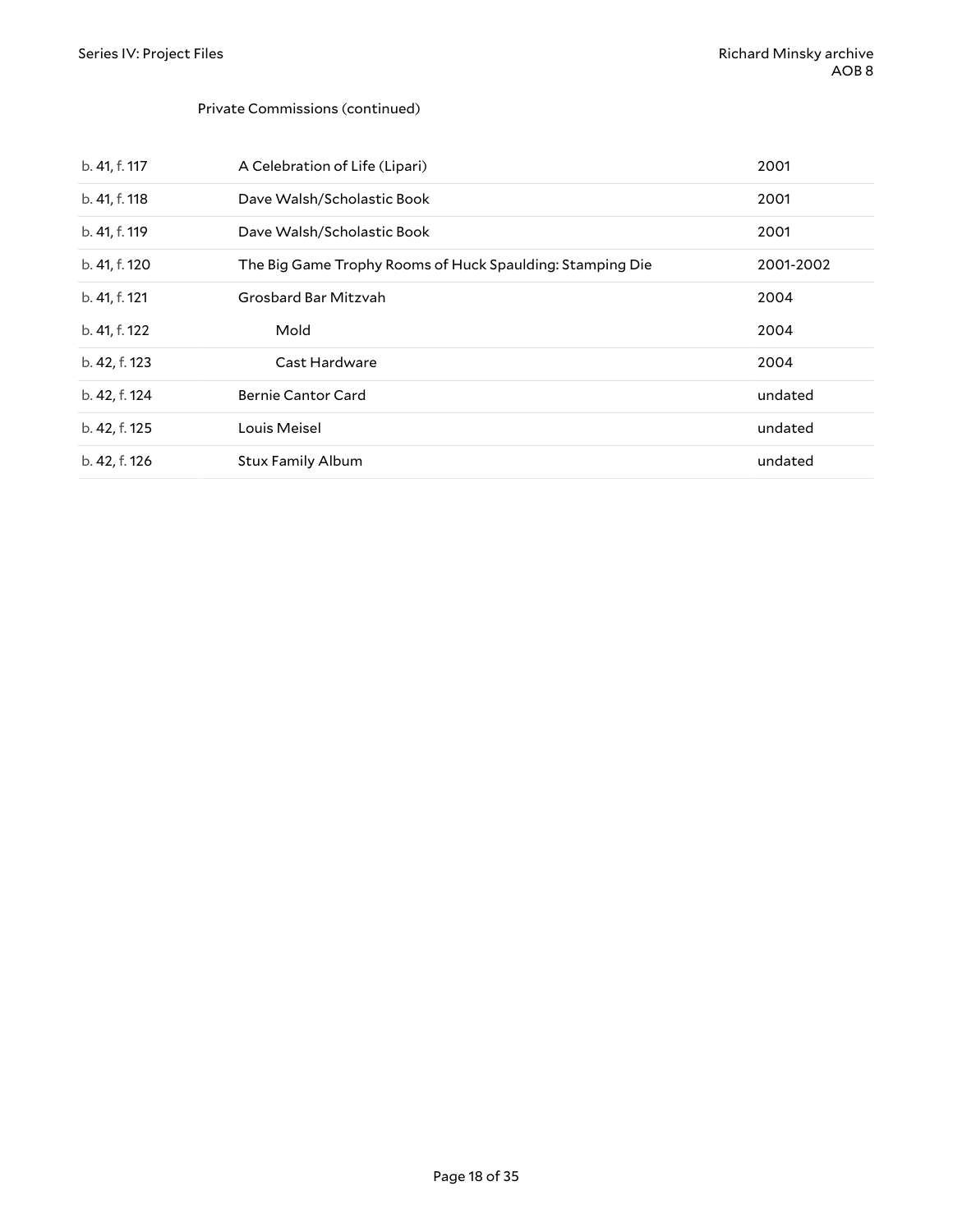### <span id="page-18-0"></span>**Series V: Interviews with Richard Minsky, 2014**

The series consists of short interviews with Minsky about specific items in the archive. Each interview sheds light on Minsky's creative process and situates the artifacts in the archive into the picture of his career. Recounted with Minsky's characteristic humor, the interviews are entertaining as well as educational.

Audio files are arranged in the box and folder order where the items under discussion are located.

<span id="page-18-12"></span><span id="page-18-11"></span><span id="page-18-10"></span><span id="page-18-9"></span><span id="page-18-8"></span><span id="page-18-7"></span><span id="page-18-6"></span><span id="page-18-5"></span><span id="page-18-4"></span><span id="page-18-3"></span><span id="page-18-2"></span><span id="page-18-1"></span>

| AOB 8 Box 2 Folder 10-1<br>1 computer file (MP4); 3 minutes and 6 seconds<br>Digital audio file    | 2014-07 |
|----------------------------------------------------------------------------------------------------|---------|
| AOB 8 Box 3 Folder 15-1<br>1 computer file (MP4); 2 minutes and 24 seconds<br>Digital audio file   | 2014-07 |
| AOB 8 Box 3 Folder 16-1<br>1 computer file (MP4); 4 minutes and 57 seconds<br>Digital audio file   | 2014-07 |
| AOB 8 Box 3 Folder 16-2<br>1 computer file (MP4); 1 minute and 9 seconds<br>Digital audio file     | 2014-07 |
| AOB 8 Box 3 Folder 16-3<br>1 computer file (MP4); 1 minute and 44 seconds<br>Digital audio file    | 2014-07 |
| AOB 8 Box 4 Folder 19-1<br>1 computer file (MP4); 3 minutes and 19 seconds<br>Digital audio file   | 2014-07 |
| AOB 8 Box 12 Folder 61-1<br>1 computer file (MP4); 2 minutes and 48 seconds<br>Digital audio file  | 2014-07 |
| AOB 8 Box 12 Folder 61-2<br>1 computer file (MP4); 2 minutes and 15 seconds<br>Digital audio file  | 2014-07 |
| AOB 8 Box 12 Folder 62-1<br>1 computer file (MP4); 1 minute and 19 seconds<br>Digital audio file   | 2014-07 |
| AOB 8 Box 13 Folder 68-1<br>1 computer file (MP4); 2 minutes and 38 seconds<br>Digital audio file  | 2014-07 |
| AOB 8 Box 18 Folder 96-1<br>1 computer file (MP4); 2 minutes and 29 seconds<br>Digital audio file  | 2014-07 |
| AOB 8 Box 23 Folder 118-1<br>1 computer file (MP4); 2 minutes and 17 seconds<br>Digital audio file | 2014-07 |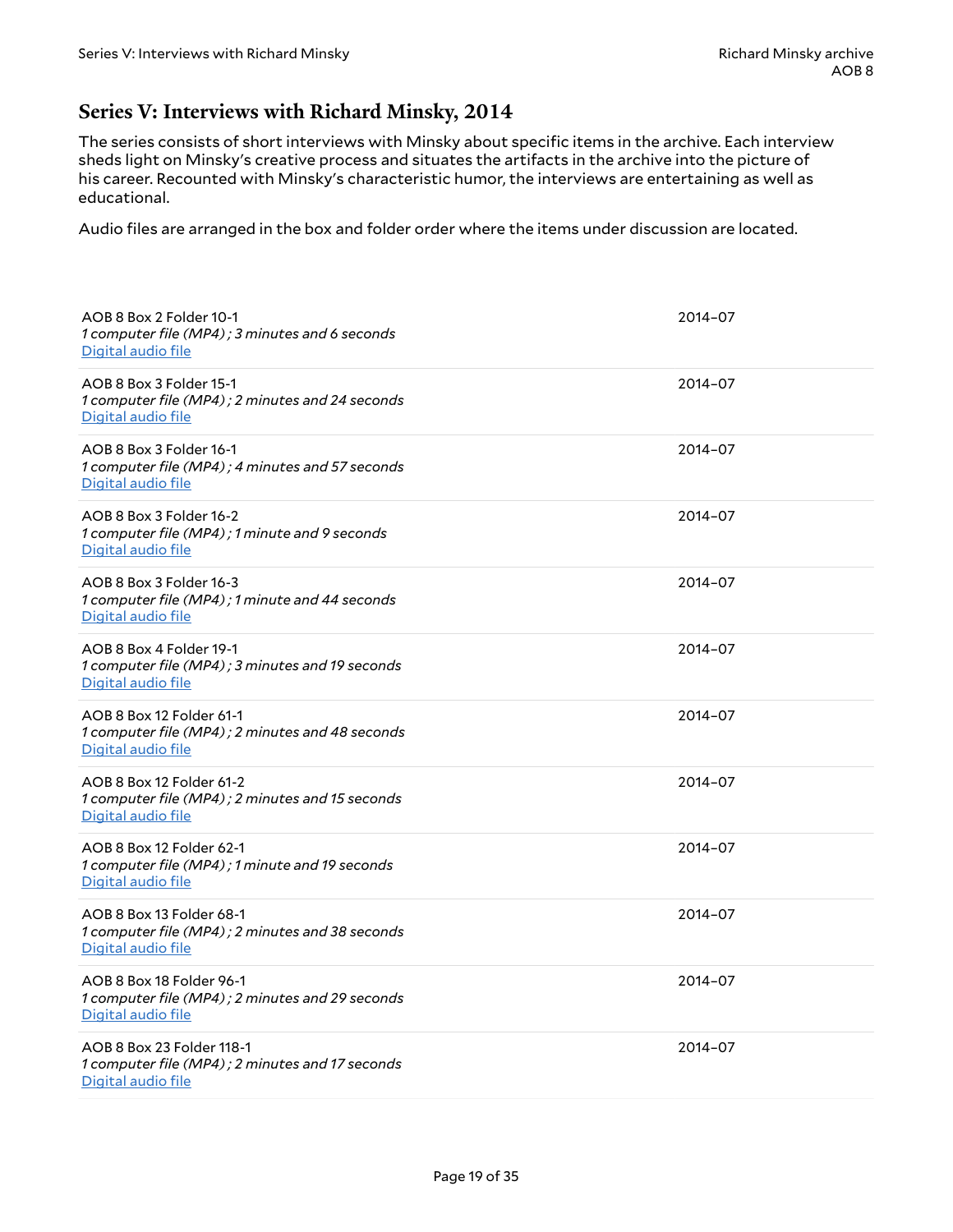<span id="page-19-9"></span><span id="page-19-8"></span><span id="page-19-7"></span><span id="page-19-6"></span><span id="page-19-5"></span><span id="page-19-4"></span><span id="page-19-3"></span><span id="page-19-2"></span><span id="page-19-1"></span><span id="page-19-0"></span>

| AOB 8 Box 23 Folder 119-1<br>1 computer file (MP4); 1 minute and 7 seconds<br>Digital audio file   | 2014-07 |
|----------------------------------------------------------------------------------------------------|---------|
| AOB 8 Box 24 Folder 129-1<br>1 computer file (MP4); 2 minutes and 56 seconds<br>Digital audio file | 2014-07 |
| AOB 8 Box 29 Folder 155-1<br>1 computer file (MP4); 3 minutes and 7 seconds<br>Digital audio file  | 2014-07 |
| AOB 8 Box 34-1<br>1 computer file (MP4); 3 minutes and 10 seconds<br>Digital audio file            | 2014-07 |
| AOB 8 Box 34 Folder 41-1<br>1 computer file (MP4); 2 minutes and 33 seconds<br>Digital audio file  | 2014-07 |
| AOB 8 Box 34 Folder 42-1<br>1 computer file (MP4); 48 seconds<br>Digital audio file                | 2014-07 |
| AOB 8 Box 34 Folder 42-2<br>1 computer file (MP4); 2 minutes and 40 seconds<br>Digital audio file  | 2014-07 |
| AOB 8 Box 43 Folder 127-1<br>1 computer file (MP4); 2 minutes and 58 seconds<br>Digital audio file | 2014-07 |
| AOB 8 Box 43 Folder 129-1<br>1 computer file (MP4); 2 minutes and 5 seconds<br>Digital audio file  | 2014-07 |
| AOB 8 Box 61-1<br>1 computer file (MP4); 1 minute and 50 seconds<br>Digital audio file             | 2014-07 |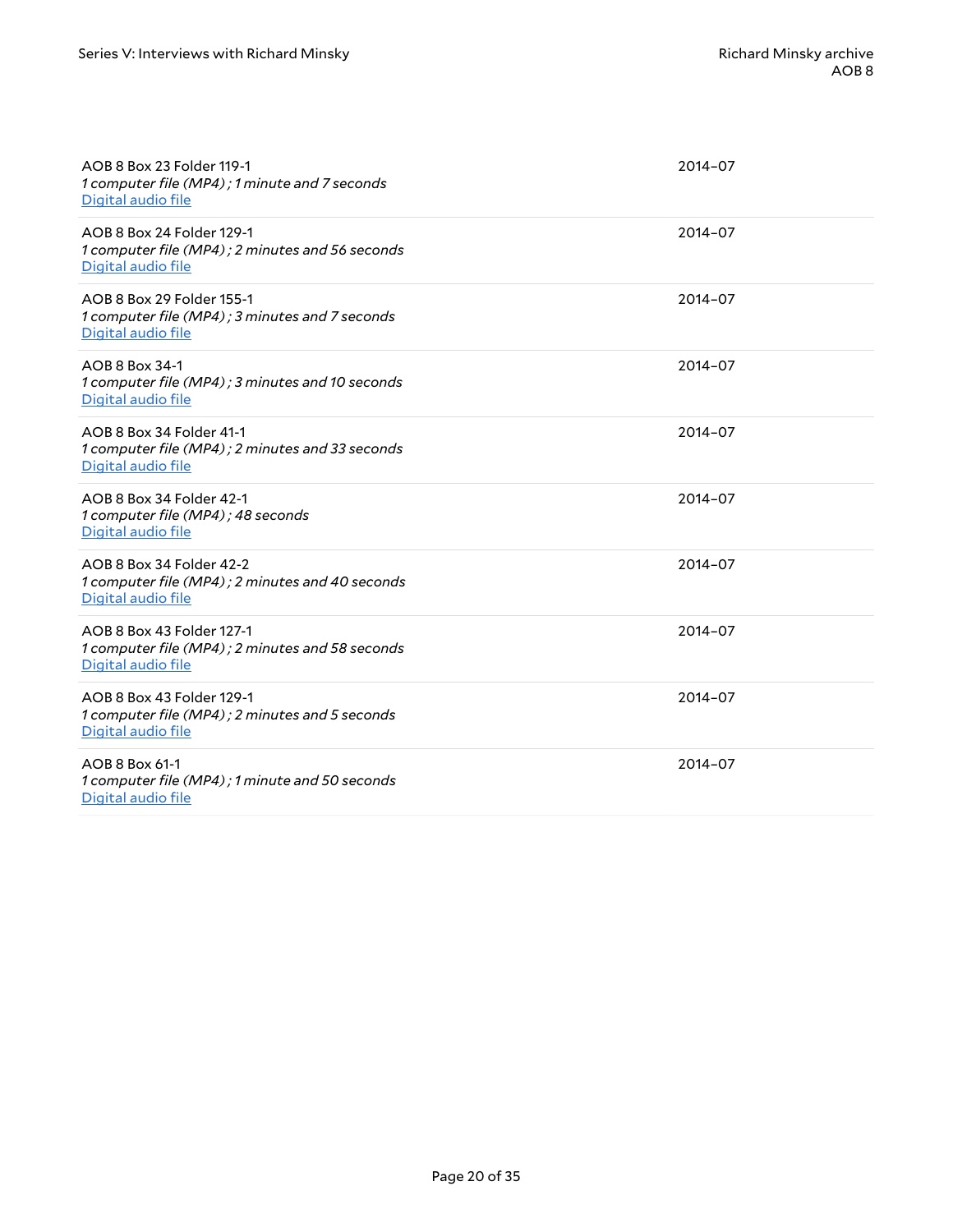# <span id="page-20-0"></span>**Oversize, 1968-2010**

|               | From Series IV: Project Files                                                                                          | 1980-2002            |
|---------------|------------------------------------------------------------------------------------------------------------------------|----------------------|
| b. 43, f. 127 | <b>Bill of Rights Amendment I</b>                                                                                      |                      |
| b. 43, f. 127 | <b>Bill of Rights Proposal Board</b>                                                                                   |                      |
|               | See also Series V for Minsky's discussion of the cover design for The First<br>Amendment in the Bill of Rights series. |                      |
| b. 43, f. 128 | Paper & Canvas Tests for Bill of Rights Series                                                                         |                      |
| b. 43, f. 129 | Pistol Targets for Bill of Rights                                                                                      |                      |
|               | See also Series V for Minsky's discussion of the pistol targets for the Bill of<br>Rights series.                      |                      |
| b. 43, f. 129 | Layout for Class of '47 invite                                                                                         |                      |
| b. 43, f. 129 | Layout for Minsky in London backpages                                                                                  |                      |
|               | From Series III: Business Files & Correspondence                                                                       | 1992 undated         |
| b. 43, f. 130 | <b>Richard Minsky Catalog</b>                                                                                          |                      |
| b. 43, f. 130 | <b>Business Signage</b>                                                                                                |                      |
| b. 43, f. 130 | Tom Martin Show Serigraph Poster                                                                                       |                      |
|               | From Series I: Biographical                                                                                            | 1969 1989-2005       |
| b. 43, f. 131 | New York Daily News - "Men Walk on the Moon"                                                                           |                      |
| b. 43, f. 131 | New York Times - "Men Walk on Moon"                                                                                    |                      |
| b. 43, f. 131 | Bill of Rights ArtNews Ad                                                                                              |                      |
| b. 43, f. 132 | Review of Bill of Rights                                                                                               |                      |
| b. 43, f. 132 | Dan's Papers Article                                                                                                   |                      |
| b. 43, f. 132 | Dan's Papers Article                                                                                                   |                      |
| b. 43, f. 132 | Dan's Papers Article                                                                                                   |                      |
| b. 43, f. 132 | The Paper Article                                                                                                      |                      |
|               | From Series IV: Project Files                                                                                          | 1980                 |
| b. 43, f. 133 | Minsky in London                                                                                                       |                      |
|               | From Series I: Biographical                                                                                            | 1979-2008<br>undated |
| b. 43, f. 134 | Sheet Music - Two Duets By Mozart                                                                                      |                      |
| b. 43, f. 134 | "The Artist & the Book Today"                                                                                          | 1979                 |
| b. 47, f. 135 | "The Artist & London College of Printing"                                                                              | 1979                 |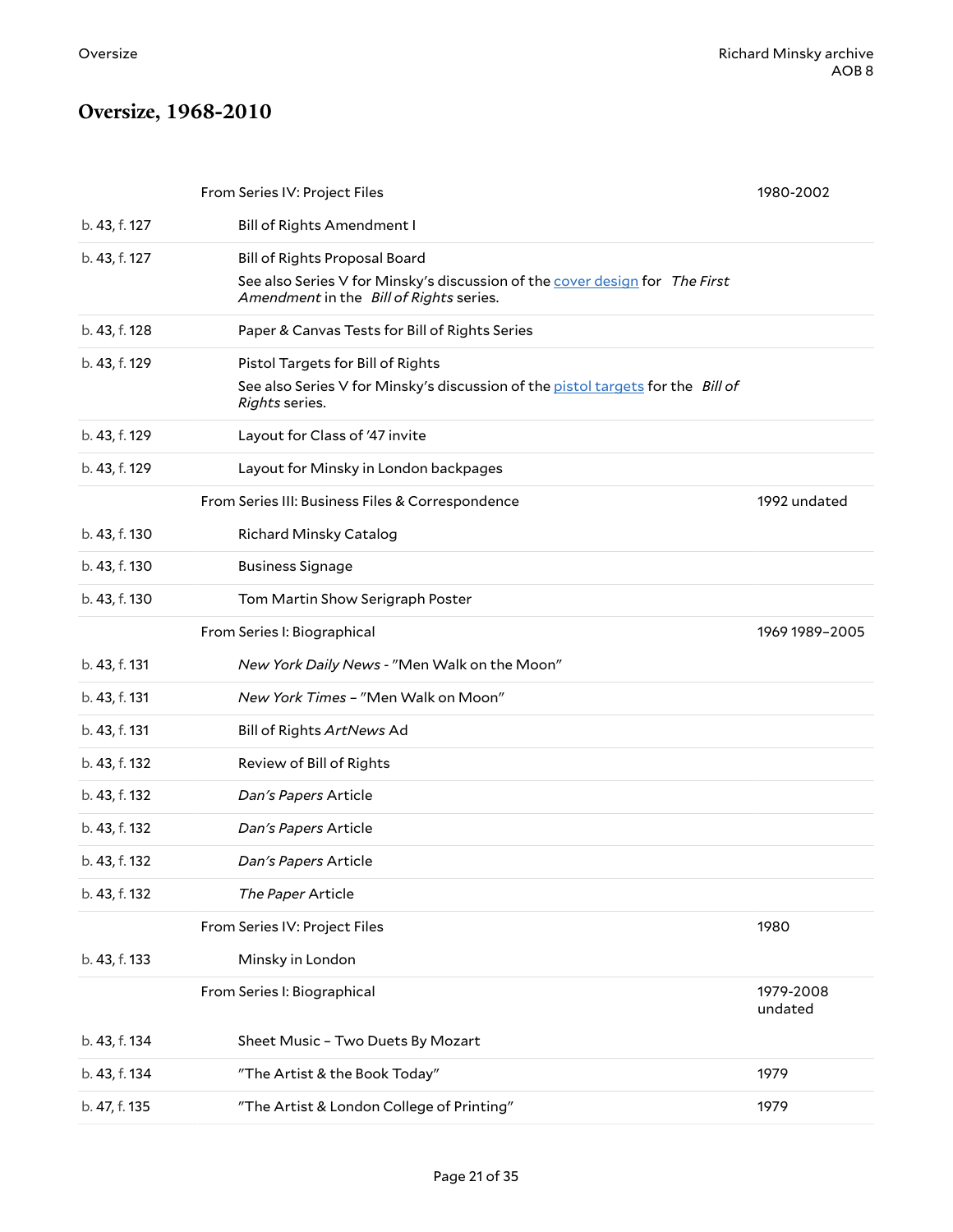#### From Series I: Biographical (continued)

| b. 47, f. 135 | "The Artist & Camberwell School of Art & Crafts"                  | 1979                              |
|---------------|-------------------------------------------------------------------|-----------------------------------|
| b. 47, f. 135 | Are Books A Burning Issue?                                        | 1980                              |
| b. 47, f. 135 | University of the Arts                                            | 2008                              |
|               | From Series IV: Project Files                                     | 1970-2000<br>undated              |
| b. 47, f. 136 | Les Fleurs du Mal                                                 | ca. 1960-1970                     |
| b. 47, f. 136 | The Ethics of Visual Art                                          |                                   |
| b. 47, f. 136 | The Eye Sees Light                                                | 1994                              |
| b. 47, f. 136 | Misc. Works                                                       |                                   |
| b. 47, f. 136 | Prométhée                                                         | ca. 1960-1970                     |
| b. 47, f. 136 | Blank Book for Dante's Inferno                                    | 1979                              |
| b. 47, f. 137 | Study for Box for Go                                              | ca. 1970                          |
| b. 47, f. 137 | Minsky in Bed                                                     | 1989-1996                         |
| b. 47, f. 138 | Dreaming the Caves                                                | 1991                              |
| b. 47, f. 138 | Chateau Vervaines Guestbook                                       | 1994                              |
| b. 47, f. 138 | Animal Magnetism                                                  | 1992-1993                         |
| b. 47, f. 138 | The First Time I Thought About Suicide But Didn't                 | 1991                              |
| b. 47, f. 138 | <b>Branches Posters</b>                                           | 2000                              |
|               | From Series I: Biographical                                       | 1979-1985<br>undated              |
| b. 47, f. 139 | <b>Book Architecture</b>                                          | 1985                              |
| b. 47, f. 139 | <b>Book Makers</b>                                                | 1979                              |
| b. 47, f. 139 | Center for Book Arts                                              |                                   |
|               | From Series IV: Project Files                                     | 1989-1996<br>2006-2010<br>undated |
| b. 46, f. 140 | Minsky in Bed                                                     |                                   |
| b. 46, f. 141 | Minsky in Bed                                                     |                                   |
| b. 47, f. 142 | American Decorated Publisher's Bindings, 1872-1929, vol. 1 proofs | 2006                              |
| b. 47, f. 143 | American Decorated Publisher's Bindings, 1872-1929, vol. 1        | 2006                              |
|               |                                                                   |                                   |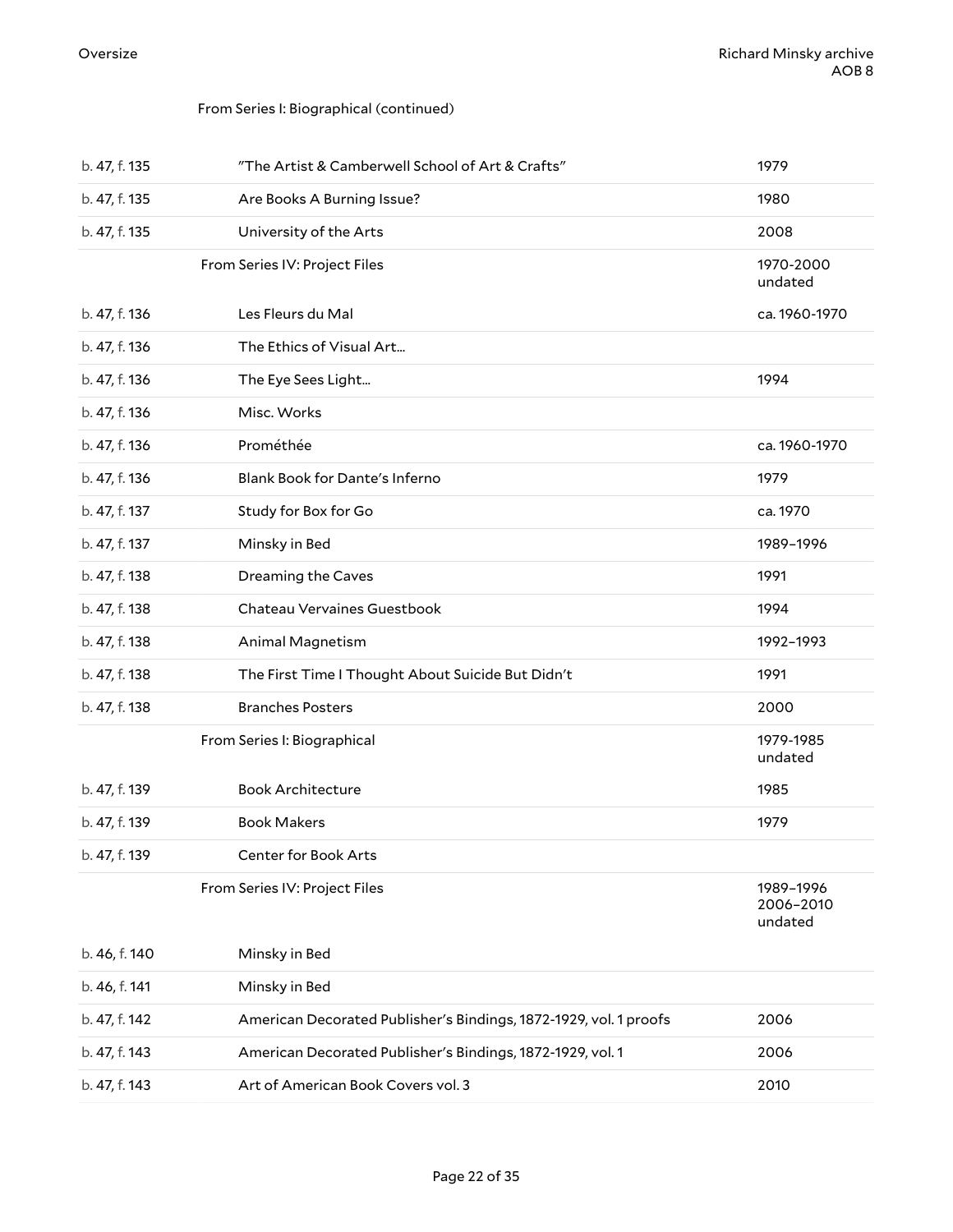#### From Series IV: Project Files (continued)

| b. 48         | Misc. Works<br>Includes The Book Art of Richard Minsky cover draft.                                |                                |
|---------------|----------------------------------------------------------------------------------------------------|--------------------------------|
|               | From Series I: Biographical                                                                        | circa 1990<br>undated          |
| b. 48, f. 144 | Photo of Minsky at 15 Bleecker Street                                                              |                                |
| b. 48, f. 144 | Photo of Minsky, Roger Haile, Pat Gorman, Barbara Slate, Nick Caraccio, Lulu<br>Bagnall, Joni Mabe |                                |
|               | From Series IV: Project Files                                                                      | 1973 1980 1985<br>1998 undated |
| b. 49, f. 145 | Misc. Works                                                                                        |                                |
| b. 49, f. 146 | Minsky in London                                                                                   |                                |
| b. 46, f. 147 | <b>Gracie Mansion Register Mock-ups</b>                                                            |                                |
|               | Misc. Oversize                                                                                     |                                |
| b. 46, f. 148 | Inventing Memory - Erica Jong                                                                      |                                |
| b. 46, f. 148 | Animal Magnetism                                                                                   |                                |
| b. 46, f. 148 | The Crisis of Democracy                                                                            |                                |
| b. 46, f. 148 | Laying Waste                                                                                       |                                |
| b. 46, f. 148 | <b>Gracie Mansion Register</b>                                                                     |                                |
| b. 46, f. 148 | Missile Envy                                                                                       |                                |
| b. 46, f. 148 | Snakeskin Binding                                                                                  |                                |
| b. 46, f. 148 | <b>Birds of North America</b>                                                                      |                                |
| b. 46, f. 148 | The Star Book                                                                                      |                                |
| b. 46, f. 148 | Minsky in London Camberwell Essay                                                                  |                                |
| b. 46, f. 148 | Long Island Guest Book                                                                             |                                |
| b. 51         | Dante's Inferno covers                                                                             |                                |
| b.53          | The Bride's Treasure Chest                                                                         |                                |
| b. 54, f. 149 | Minsky in London Printing Plates                                                                   |                                |
|               | From Series I: Biographical                                                                        | circa 1970-<br>1980s 1990      |
| f. 1, f. 150  | Book Arts in the USA Conference poster                                                             |                                |
|               | From Series IV: Project Files                                                                      | 1980 1989                      |
| f. 1, f. 150  | Minsky in London poster                                                                            |                                |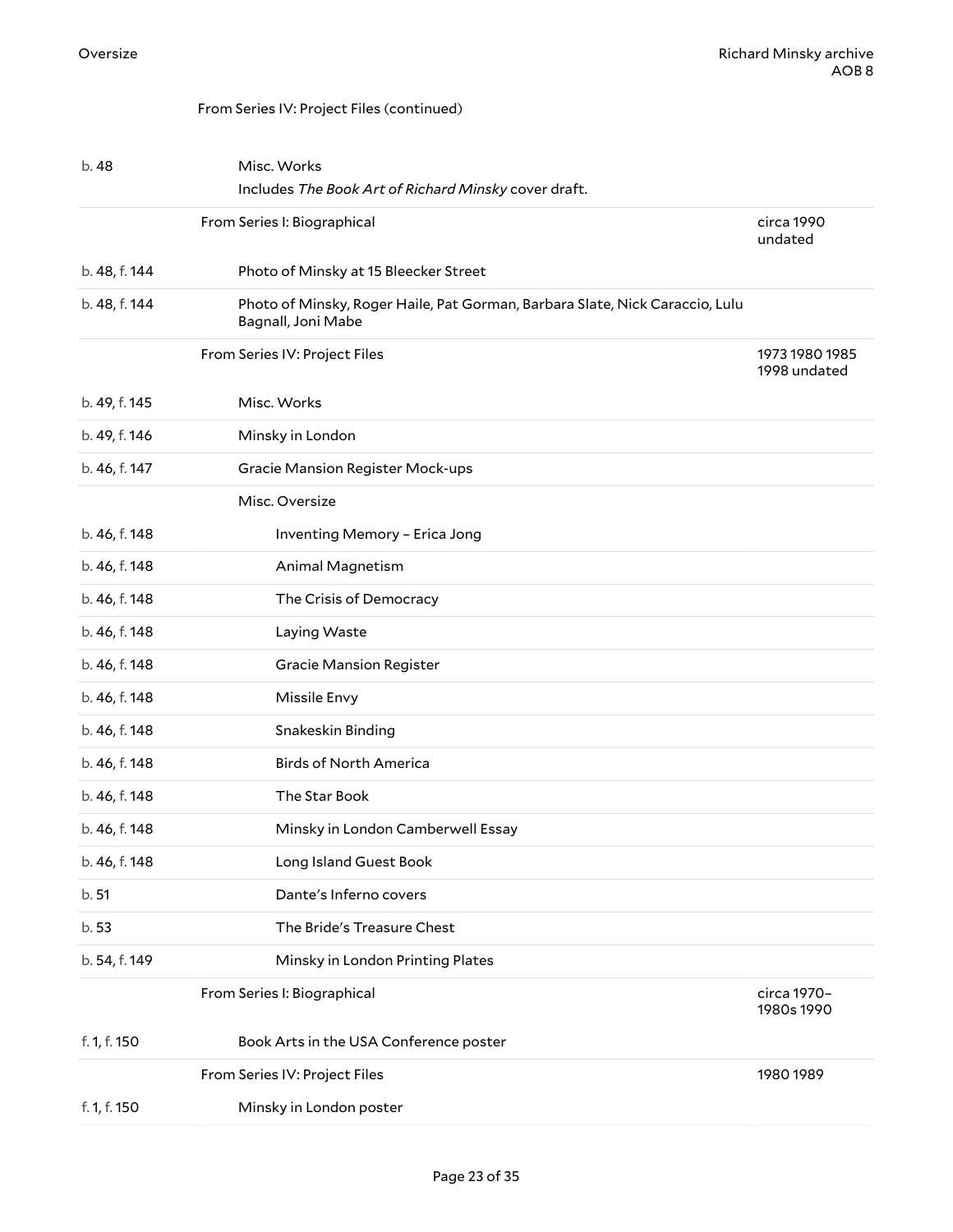#### From Series IV: Project Files (continued)

| f. 1, f. 151 | Book for Chairman of Brooklyn Museum |
|--------------|--------------------------------------|
| f. 1, f. 151 | Brooklyn Museum Director's Guestbook |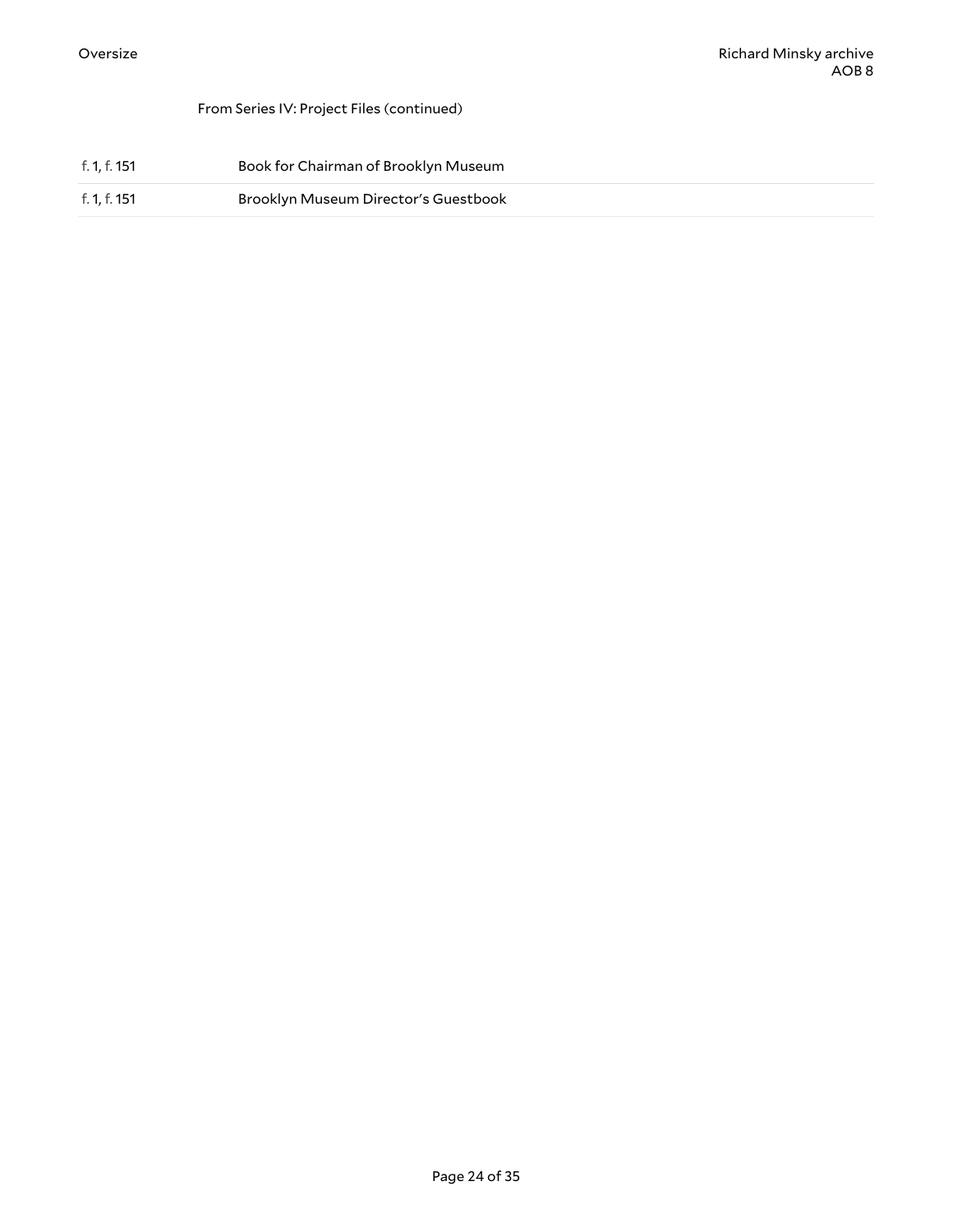### <span id="page-24-0"></span>**2011 Addition, 1994-2011**

2011 Addition (Boxes 58-61) are closed for processing and require curatorial permission before use.

Preliminary box listing only.

| b.58  | Correspondence                                                                                                                    | 2010-2011 |
|-------|-----------------------------------------------------------------------------------------------------------------------------------|-----------|
| b.58  | Files on Freedom of Choice                                                                                                        | 2010      |
| b.58  | Files on Art of American Book Covers, Braziller                                                                                   | 2010      |
| b.58  | Files on Material Meets Metaphor catalog<br>1 of 3 folders.                                                                       | 2010      |
| b.58  | Lecture at Yale University Library, Fall 2010 and exhibition reception<br>2 Computer Files (dvd-video)                            | 2010      |
| b.58  | Materials from SUNY/Purchase Experimental Book Course Fall                                                                        | 2010      |
| b.59  | Warner Music Group keepsake 1994                                                                                                  | 1994      |
| b.59  | Trial cover designs for American Decorated Publishers' Bindings                                                                   |           |
| b. 59 | Files, proofs, etc. for Art of American Book Covers, Braziller 2010                                                               | 2010      |
| b. 59 | Miscellaneous                                                                                                                     |           |
| b.59  | Files on Self-Portrait 2010                                                                                                       | 2010      |
| b.59  | Book art ephemera                                                                                                                 |           |
| b. 59 | Files, proofs, correspondence, manuscripts, etc. of Book Art of Richard Minsky,<br><b>Braziller 2011</b>                          | 2011      |
| b.59  | Minsky promotional flyers                                                                                                         |           |
| b. 59 | Conference ephemera                                                                                                               |           |
| b.59  | Fine Books & Collections with Minsky's column                                                                                     |           |
| b.60  | Dummy for Book Art of Richard Minsky, including slip case for limited edition                                                     |           |
| b.60  | Rejected proof for Franklin quote print for limited edition version of Book Art of<br><b>Richard Minsky</b>                       |           |
| b.60  | Barnes & Noble 2010 Desk Calendar                                                                                                 | 2010      |
| b. 61 | Molds and hardware for Chateau Verlaines project<br>See also Series V for Minsky's discussion of the wax molds for Minsky in Bed. |           |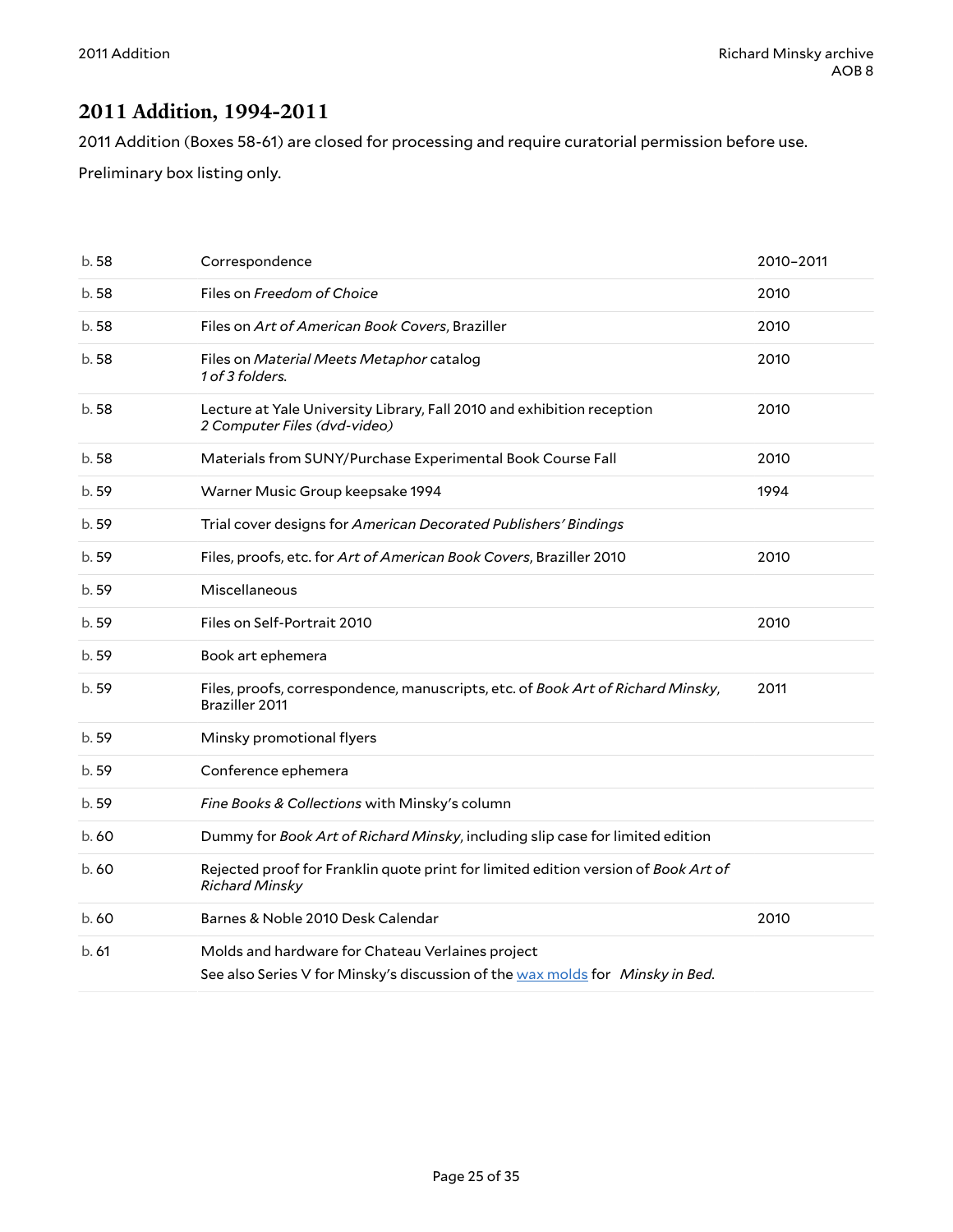### <span id="page-25-0"></span>**2012 Addition(s), 1971-2012**

2012 Addition (Boxes 62-70) are closed for processing and require curatorial permission before use. Preliminary box listing only.

| b.62  | The Second Exhibition of American Decorated Publisher's Bindings 1827-1929     | 2003      |
|-------|--------------------------------------------------------------------------------|-----------|
| b.62  | Pop Delusions - Exhibition announcements                                       | 2012      |
| b.62  | Barnes & Noble Events: The Book Art of Richard Minsky - Discussion and Signing |           |
| b.62  | Unidentified material                                                          |           |
| b.62  | The Artist and the Book - Today, slide show and talk                           |           |
| b.62  | The Morgan Register                                                            |           |
| b.62  | The Indian's Book                                                              |           |
| b.62  | The Morgan Register (maquette for grid & steel cut with wrong dimensions)      |           |
| b.63  | CBA Minutes of the Meeting "Board of Directors"                                | 1980-1997 |
| b.63  | <b>CBA Exhibition Catalogs</b>                                                 | 1982-1989 |
| b.63  | <b>CBA Exhibition Catalogs</b>                                                 | 1992-1999 |
| b.63  | CBA/Exhibitions                                                                | 1986-1987 |
| b.63  | CBA First Decade Exhibition at New York Public Library catalog<br>2 copies     | 1984      |
| b.63  | Book and Conference "Women of Color"                                           | 1986      |
| b.63  | <b>CBA - Fund Raising Project</b>                                              | 1986      |
| b.63  | <b>CBA Book Arts Review</b><br>2 Folders                                       | 1984-1998 |
| b.63  | Geometry and New Math Exhibition (Books about Sex)                             | 1996      |
| b.63  | CBA Financial and budget papers                                                | 1991-2004 |
| b.63  | CBA Financial and budget papers<br>2 Folders                                   | 2000-2004 |
| b.63  | "Love in a Life" by Robert Browning                                            | 1994      |
| b. 63 | CBA documents<br>2 Folders                                                     | 1984-1992 |
| b.63  | CBA Workshops and Class schedules                                              | 1980-2000 |
| b. 63 | CBA Classes, Events and Exhibitions catalogs                                   | 2003-2004 |
| b. 63 | CBA Classes, Events and Exhibitions catalogs                                   | 2003-2010 |
| b. 63 | <b>CBA Napkins</b>                                                             | 2005      |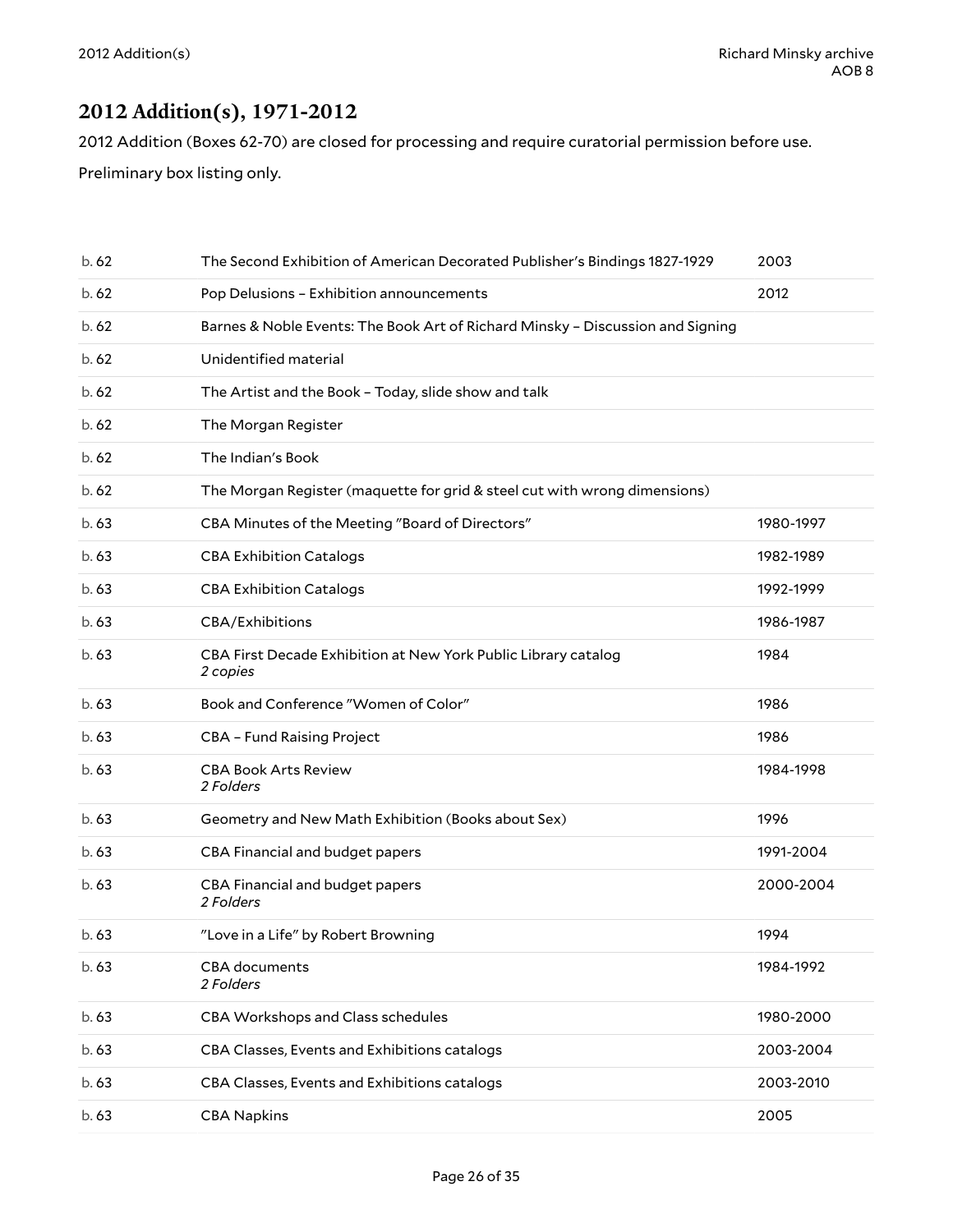| b.63  | <b>CBA Exhibition</b>                                                                                             | 2005      |
|-------|-------------------------------------------------------------------------------------------------------------------|-----------|
| b.63  | <b>CBA Board Meeting</b>                                                                                          | 2006-2007 |
| b.63  | <b>CBA Mission</b>                                                                                                |           |
| b.63  | <b>CBA Miscellaneous</b>                                                                                          |           |
| b.64  | Correspondence<br>2 Folders                                                                                       | 1978-1979 |
| b. 64 | Correspondence<br>2 Folders                                                                                       | 1983-1985 |
| b. 64 | Personal Correspondence (Christmas cards, letters, postcards and greeting notes) 1984-1986<br>2 Folders           |           |
| b.64  | Personal Correspondence (Christmas cards, letters, postcards and greeting notes) 1985-1986                        |           |
| b.64  | Correspondence                                                                                                    | 2004-2012 |
| b.64  | Rory Golden's letters                                                                                             | 2004      |
| b. 64 | Brown University: "Walter Feldman's Book Arts Class"                                                              | 2004-2005 |
| b.64  | Personal and financial files (photos, cards, saving account books, etc.)                                          | 1969-1975 |
| b.64  | North America Hand Papermaking, vols. 1 & 2                                                                       | 1976      |
| b.64  | National Council for Apprenticeship in Art and Craft (NCAAC)                                                      | 1981-1984 |
| b. 64 | Rosalind Solomon - Film, Peru                                                                                     | 1981-1982 |
| b.64  | <b>Rosalind Solomon</b>                                                                                           | 1981-1982 |
| b.64  | Rosalind Solomon - India                                                                                          | 1982      |
| b.64  | <b>Rosalind Solomon</b><br>3 Folders                                                                              | 1983-1986 |
| b.64  | Zacharias' Exhibition catalogs                                                                                    | 1983      |
| b.64  | Personal and financial files (Bank statement, paid checks, deposit slips, Yankee<br>season ticket and voter card) | 1983-1986 |
| b.64  | Bookworks by Tom Phillips - Catalogs                                                                              | 1983 1986 |
| b. 64 | Life's Treasure Chests, INC. (LTC) By-Laws<br>2 copies                                                            | 1984      |
| b. 65 | Andrew Hoyem / Arion Press                                                                                        | 1984-1987 |
| b.65  | <b>Blue Mountain Center</b>                                                                                       | 1985-1987 |
| b. 65 | Minnesota Center for Books Arts (MCBA)                                                                            | 1986-1987 |
| b.65  | Getty Center Library (Invoices)                                                                                   | 1987      |
| b. 65 | London Trip, May                                                                                                  | 1987      |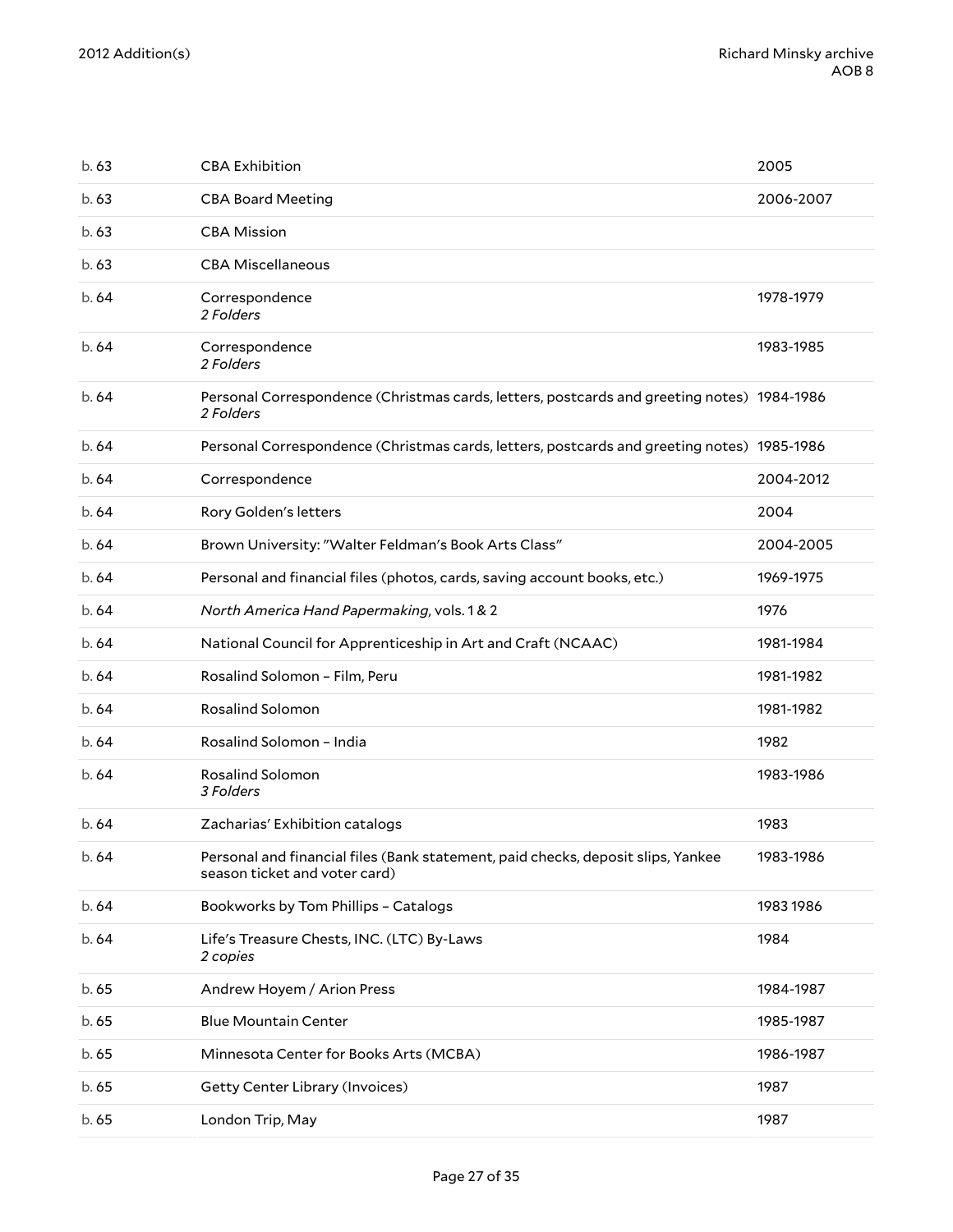| b.65  | Craft International Board documents                                                   | 1987-1988 |
|-------|---------------------------------------------------------------------------------------|-----------|
| b.65  | Zabriskie Gallery                                                                     | 1987-1988 |
| b.65  | <b>Other Exhibitions</b>                                                              | 1987-1988 |
| b. 65 | Painted Bride Art Center                                                              | 1988      |
| b.65  | The Lois de la Haba Agency                                                            | 1992      |
| b. 65 | <b>Becoming Light</b>                                                                 | 1992      |
| b.65  | John Simon Guggenheim Memorial Foundation: Fellowship application documents 1988-1989 |           |
| b. 65 | John Simon Guggenheim Memorial Foundation: Fellowship application documents 2005-2006 |           |
| b.65  | Financial (Merrill Lynch EMA Signature Rewards program - Pop Delusions?)              | 2003      |
| b.65  | Who's Who in the World                                                                | 2004-2006 |
| b.65  | American Decorated Publisher's Binding 1875-1929, Catalog Subscription                | 2004-2008 |
| b.65  | The Artists' Book Conference, June 15-18, 2005, Wellesley College                     | 2005      |
| b.65  | University of Virginia - Documents                                                    | 2005      |
| b.65  | Donald Bady - Box for Homer                                                           | 2005      |
| b.65  | College Art Association (CAA): Membership information & ID cards                      | 2005-2013 |
| b.65  | Chicago Center for Book & Paper, Jan. 27, 2006                                        | 2006      |
| b.65  | College Art Association (CAA) 94th Annual Conference information, Feb 22-25,<br>2006  | 2006      |
| b. 65 | Ethics of Liberty- Proposal                                                           | 2006      |
| b. 65 | <b>Ethics of Liberty</b>                                                              | 2006      |
| b. 65 | University of Iowa Center for the Book Workshop                                       | 2007      |
| b.65  | Oak Knoll Fest XVI, Oct. 6th-7th, 2007                                                | 2007      |
| b. 65 | Store lease and rental papers                                                         | 1974-1985 |
| b. 65 | <b>Employment Agreement</b>                                                           | 1983-1985 |
| b. 65 | Sonya Rapoport, Isomorphics                                                           | 1984      |
| b. 65 | Walter Askin, California State University                                             | 1984      |
| b. 65 | Andre Kertesz (newspaper article)                                                     | 1985      |
| b. 65 | <b>Exhibitions - Rutgers</b>                                                          | 1985      |
| b. 65 | Joni Mabe                                                                             | 1985      |
| b.65  | Income                                                                                | 1985      |
| b. 65 | Metropolitan Museum of Art - Book Artchitecture Exhibition                            | 1985      |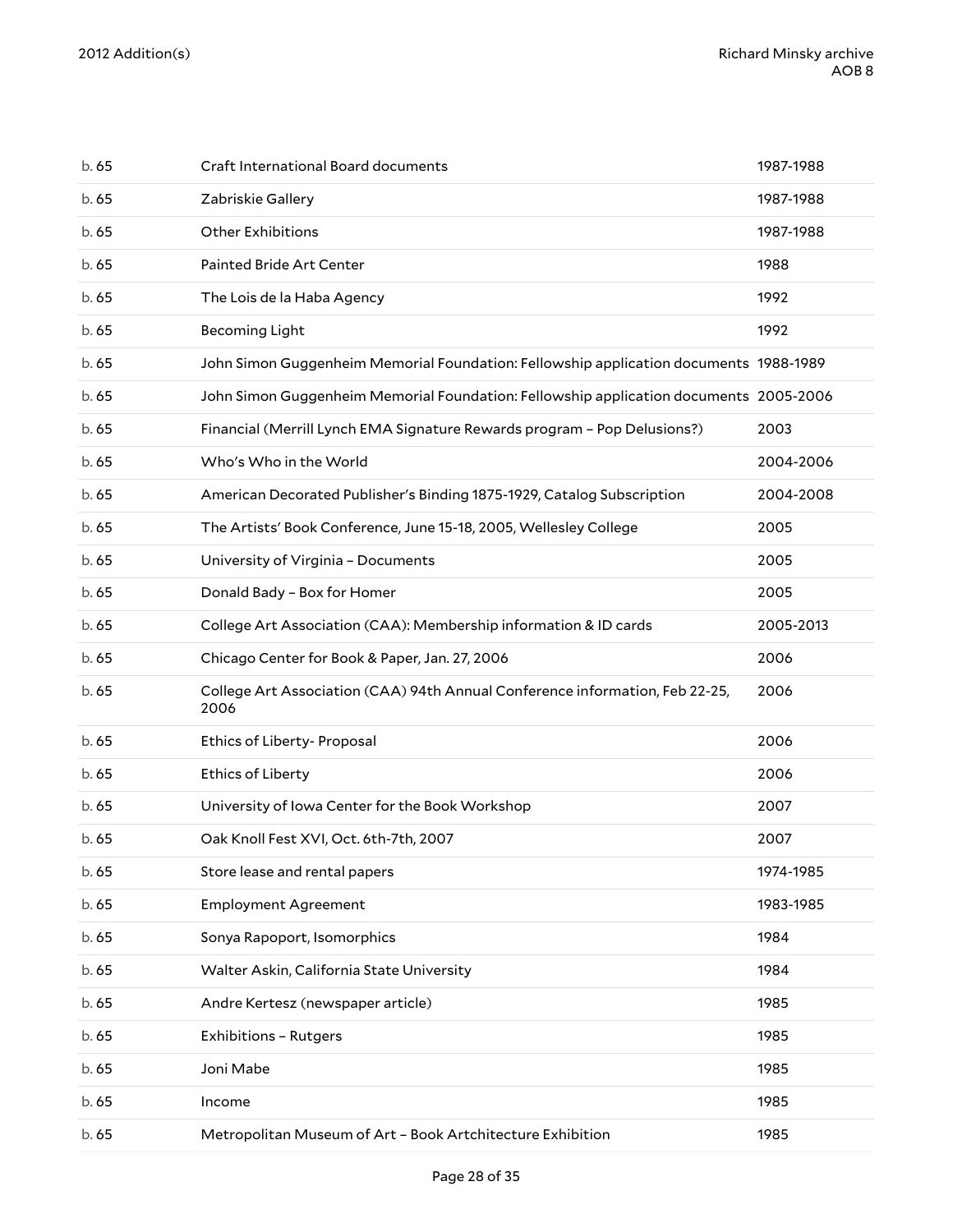| b.65  | Travel documents                                                           | 1985      |
|-------|----------------------------------------------------------------------------|-----------|
| b.65  | Thomas Wenberg                                                             | 1986      |
| b.65  | Dieu Donne Papermill Inc.: Fund for Paper, Print and the Book<br>4 Folders | 1988-1992 |
| b.65  | Dieu Donne Papermill Inc.: Fund for Paper, Print and the Book              | 1993-1994 |
| b.65  | <b>Financial files</b>                                                     | 1972-2001 |
| b.65  | <b>Financial files</b>                                                     | 1986-2000 |
| b.65  | Binding: Low Resolution proof sheets                                       | 2000-2011 |
| b.65  | Myra Donnelley                                                             | 1983-1984 |
| b.65  | Legal documents                                                            | 1984      |
| b.65  | Hard Candy, book cover                                                     |           |
| b.66  | <b>Arthur Ellis</b>                                                        |           |
| b.66  | Photographs -contact sheet                                                 |           |
| b.66  | Photographs and negatives (Tango, etc.)                                    |           |
| b.66  | Stationery                                                                 |           |
| b.66  | <b>Tools--Documents</b>                                                    |           |
| b.66  | Crystal Script                                                             |           |
| b.66  | "For All Who Are Hungry" A Passover Haggadah (paper samples and CD)        |           |
| b.66  | Exhibition catalogs and book reviews                                       | 1974-1987 |
| b.66  | Exhibition catalogs and book reviews                                       | 1988-2003 |
| b.66  | Creative Arts Workshop (CAW) "Out of Bounds"                               | 1975      |
| b.66  | School of Visual Arts - Final Exam                                         | 1977      |
| b.66  | Life's Treasure Chest (LTC) Royalty Agreement                              | 1983      |
| b. 66 | Dante's Inferno                                                            | 1986      |
| b.66  | Richard Minsky - Catalogs                                                  | 1992      |
| b. 66 | Pollock-Krasner Foundation                                                 | 1998      |
| b. 66 | Book conferences                                                           |           |
| b.66  | <b>Exhibition Announcements</b>                                            |           |
| b.66  | Exhibitions - Reception Invitation cards<br>2 Folders                      | 1985-1986 |
| b. 66 | Conferences - ID Badges                                                    |           |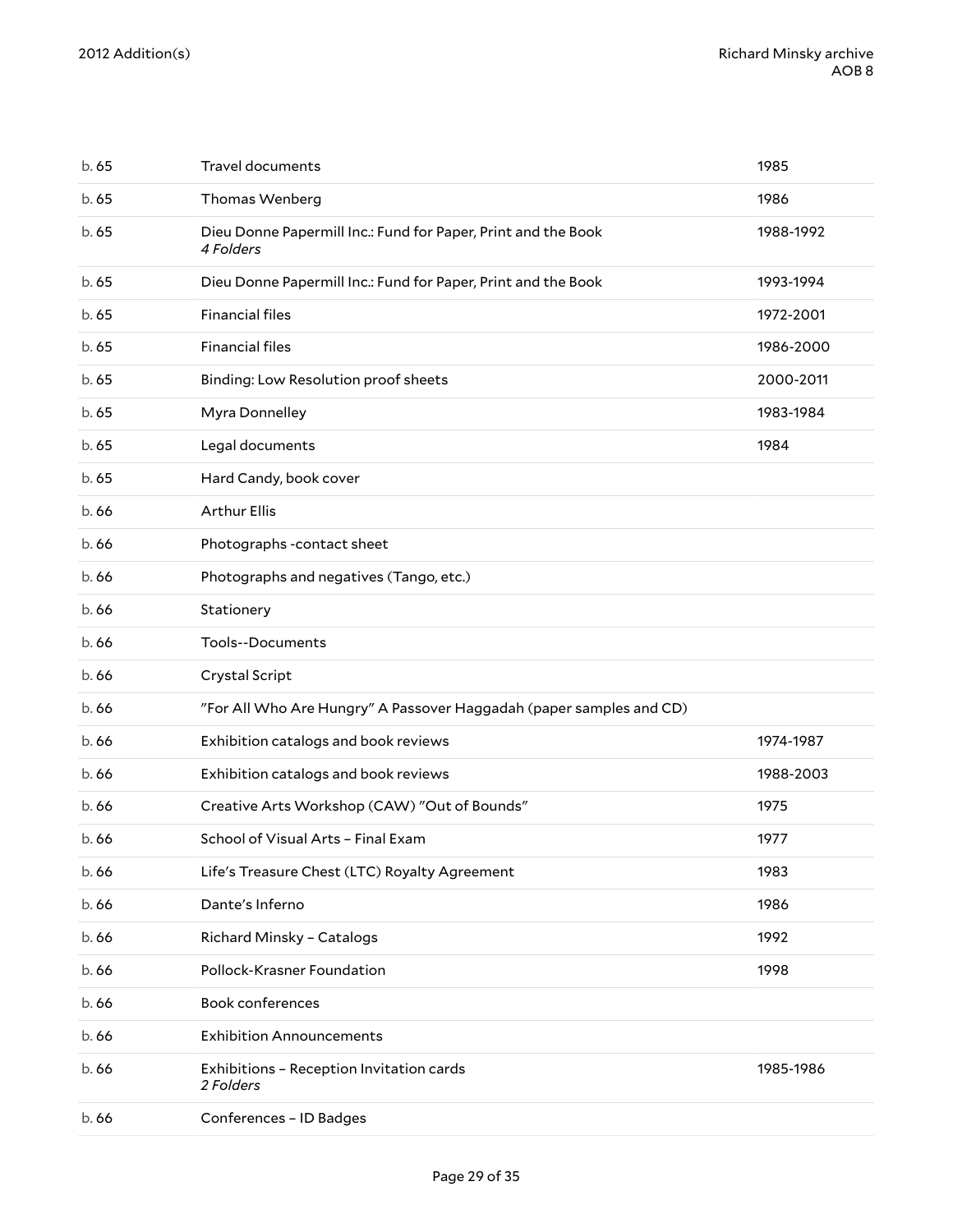| b.66  | Book of Art of Richard Minsky (Book cover)                                                                   |                        |
|-------|--------------------------------------------------------------------------------------------------------------|------------------------|
| b.66  | "Do It Yourself" proposal                                                                                    |                        |
| b. 66 | Pop Delusions: Creation and Fabrication                                                                      |                        |
| b. 66 | First Ensemble for Tony Zwicker                                                                              |                        |
| b. 66 | <b>Bill of Rights Exhibition</b>                                                                             |                        |
| b.66  | Photographs                                                                                                  |                        |
| b. 66 | Guest Book: Private Home, Long Island (photos and photocopies)                                               |                        |
| b. 66 | Book Art of Richard Minsky (Book cover)                                                                      |                        |
| b. 66 | Miscellaneous documents                                                                                      |                        |
| b. 66 | Color transparencies from an unidentified project                                                            |                        |
| b.66  | Forbes magazine cover: A First Bound copy                                                                    |                        |
| b. 66 | The Golden Age of American Book Design - Barnes & Noble Desk Diary                                           | 2013                   |
| b. 66 | Planner Agendas                                                                                              | 1971-1979              |
| b. 66 | Planner Agendas                                                                                              | 1982-1983              |
| b.66  | Planner Agendas                                                                                              | 1984                   |
| b. 66 | Planner Agendas                                                                                              | 1985-1989              |
| b. 66 | Planner Agendas                                                                                              | 1990-1996              |
| b.67  | Minsky Finances Incorporated                                                                                 | 1983                   |
| b.67  | Love and / or Terror- Book Exhibition, University of Arizona                                                 | 2003                   |
| b.67  | Rose Slivka                                                                                                  |                        |
| b. 67 | Newspaper articles                                                                                           |                        |
| b. 67 | Correspondence                                                                                               | 1982-2003              |
| b. 67 | Book covers (photocopies)<br>2 Folders                                                                       |                        |
| b. 68 | <b>SLART</b><br>Boxes 57, 68, and 69 are restricted until Minsky's death.                                    | 2007-2008              |
| b. 69 | <b>SLART</b><br>Boxes 57, 68, and 69 are restricted until Minsky's death.                                    | 2008-2009              |
| b.70  | Minsky signature Stamping dies                                                                               | 2004 2006 2007<br>2008 |
| b. 70 | Stamping dies: The Crisis of Democracy, The Book Cover Art of Thomas Watson<br>Ball (first draft - not used) |                        |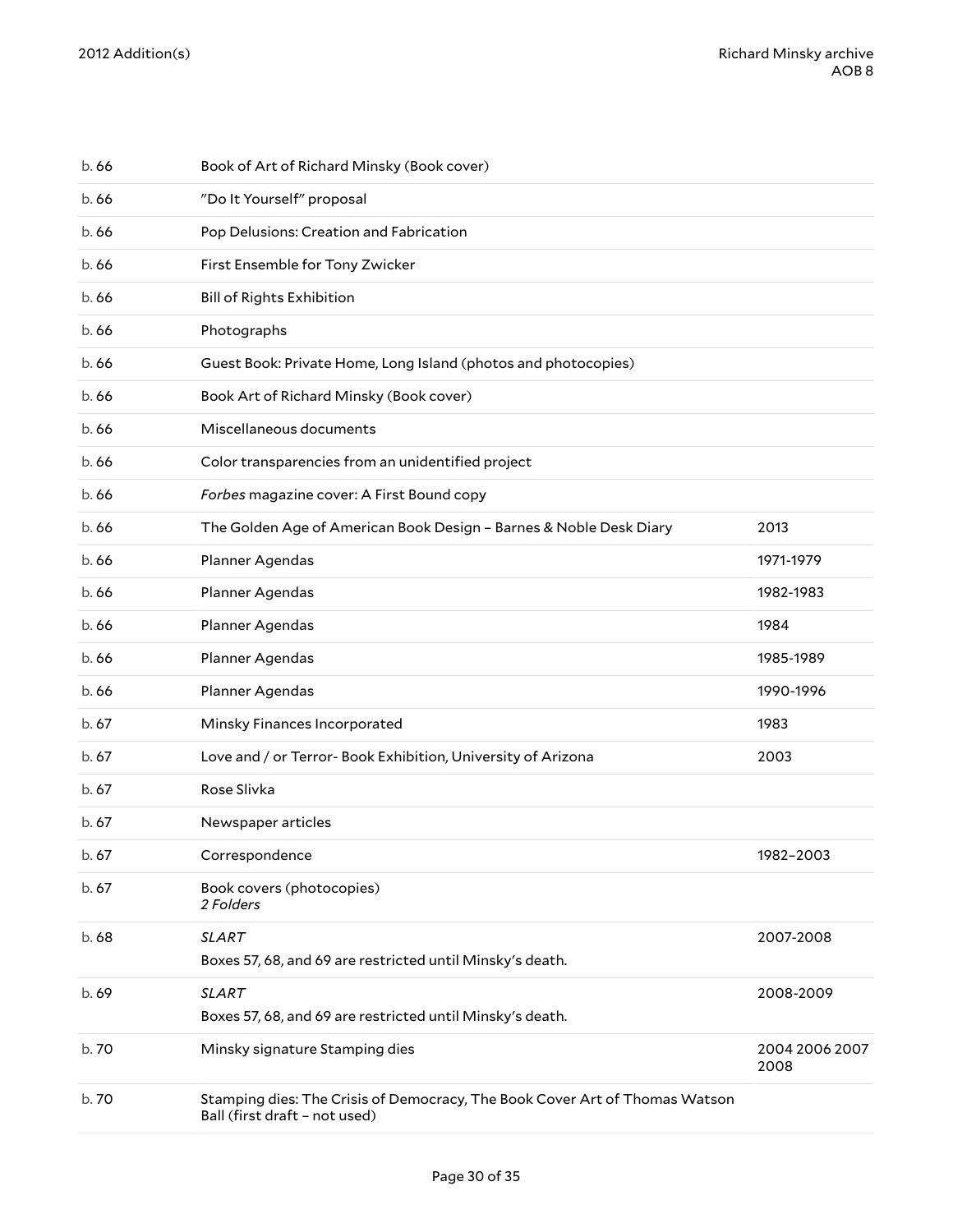| b. 70 | The Esteban Vicente's 80th Birthday Box          | 1982-1983 |
|-------|--------------------------------------------------|-----------|
| b. 70 | Rock Magazine, 1983 and Comic book: Barbie, 1993 | 1983 1993 |
| b. 70 | Ox Bow Workshop                                  | 1985      |
| b. 70 | Exhibition announcements                         |           |
| b. 70 | Conference ID Badges                             |           |
| b. 70 | The Art of American Book Covers 1875-1930        |           |
| b.62  | Teeth from The Geography of the Hunger           |           |
| b. 70 | Samples of binding labels                        | 2000-2012 |
| b.62  | Samples of binding labels                        | 2000-2012 |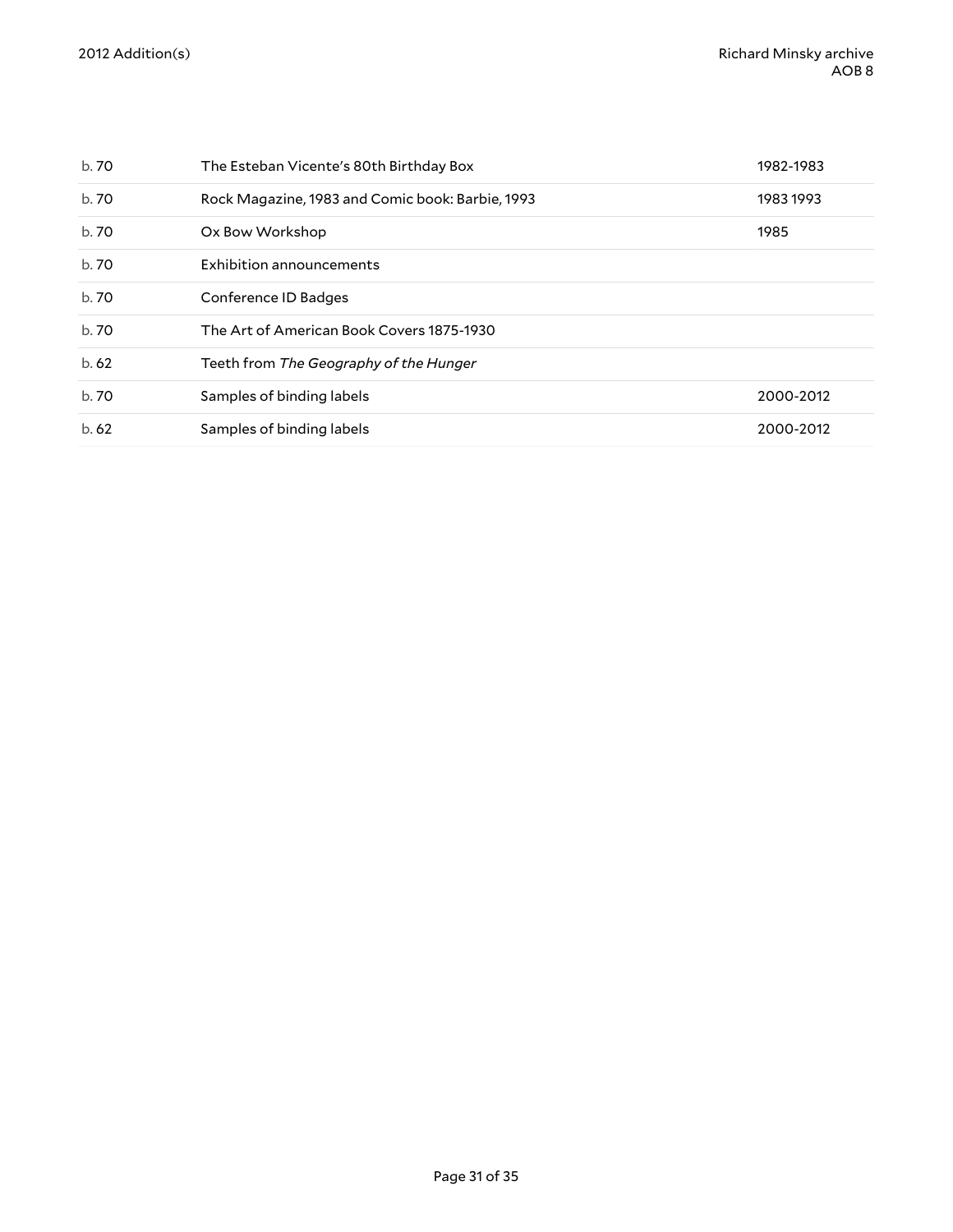### <span id="page-31-0"></span>**2013 Addition, 2012-2013**

2013 Addition (Boxes 70 & 62) are closed for processing and require curatorial permission before use.

Preliminary box listing only.

| b. 70 | American Decorated Publishers' Bindings, 1872-1929        |      |
|-------|-----------------------------------------------------------|------|
| b. 70 | Pop Delusions: Creation & Fabrication - uncorrected proof | 2012 |
| b.70  | The Book Cover Art of Thomas Watson Ball (proofs)         |      |
| b.70  | Bar Mitzvah? - brass die                                  |      |
| b.70  | Thomas Watson Ball - uncorrected proof                    | 2012 |
| b.70  | Thomas Watson Ball-Deluxe uncorrected proof               | 2012 |
| b.62  | The Boston Globe, Saturday, May 4, 2013                   | 2013 |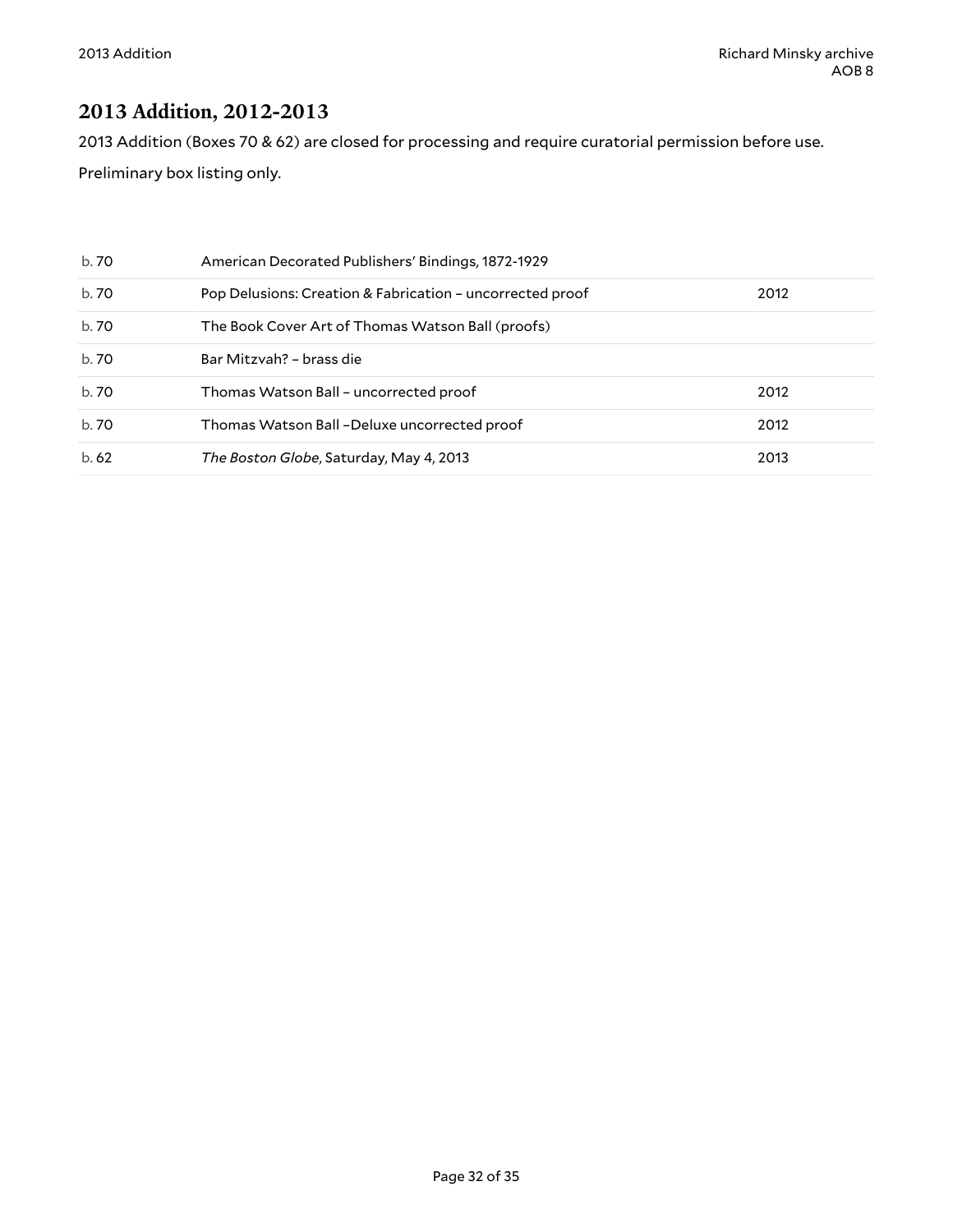### <span id="page-32-0"></span>**2014 Addition(s), 2003-2014**

2014 Additions (Boxes 44, 45, 71-74) are closed for processing and require curatorial permission before use.

Preliminary box listing only.

| b. 71 | Timothy Pida's paperwork<br>3 Folders                                                                                                 | 2003-2005 |
|-------|---------------------------------------------------------------------------------------------------------------------------------------|-----------|
| b.71  | Proofs of Holiday Card: Prophet Storms by Erica Jong                                                                                  |           |
| b.71  | <b>Bindery: Warner Music CD</b><br>3 Folders                                                                                          |           |
| b.71  | Leather scraps (Timothy Pida)<br>4 Folders                                                                                            |           |
| b.71  | <b>Branches</b>                                                                                                                       |           |
| b.71  | ARLIS - Conference Program Ad                                                                                                         | 2014      |
| b.71  | Freedom of Choice material                                                                                                            |           |
| b.71  | "CASING IN" with Richard Minsky - DVD<br>1 DVD                                                                                        | 2006      |
| b.71  | Richard Minsky, Grolier Club, 2/22/2008 - Cassette<br>1 audio cassette                                                                | 2008      |
| b.71  | Leather scraps (Timothy Pida)<br>3 Folders                                                                                            |           |
| b.72  | Jared Smith                                                                                                                           |           |
| b.72  | The Right to Privacy                                                                                                                  |           |
| b.72  | The Jungle Book (Bag)                                                                                                                 |           |
| b.72  | Leather scraps (Timothy Pida)                                                                                                         |           |
| b.73  | Mary Ellen Mark - Prototypes "Unfamous"<br>5 Folders                                                                                  |           |
| b.74  | Mary Ellen Mark - Prototypes "Unfamous"<br>5 Folders                                                                                  |           |
| b.44  | Process materials - Leather binding/housing<br>1 Item                                                                                 |           |
| b. 45 | Dale Guild Type Foundry announcement card<br>1 Folder                                                                                 |           |
| b. 45 | Print for "The Art of Living Well: A Celebration of Allan Stone's Life, February 5,<br>2007, The Morgan Library & Museum"<br>1 Folder |           |
| b. 45 | 2 photographs of Allan Stone<br>1 Folder                                                                                              |           |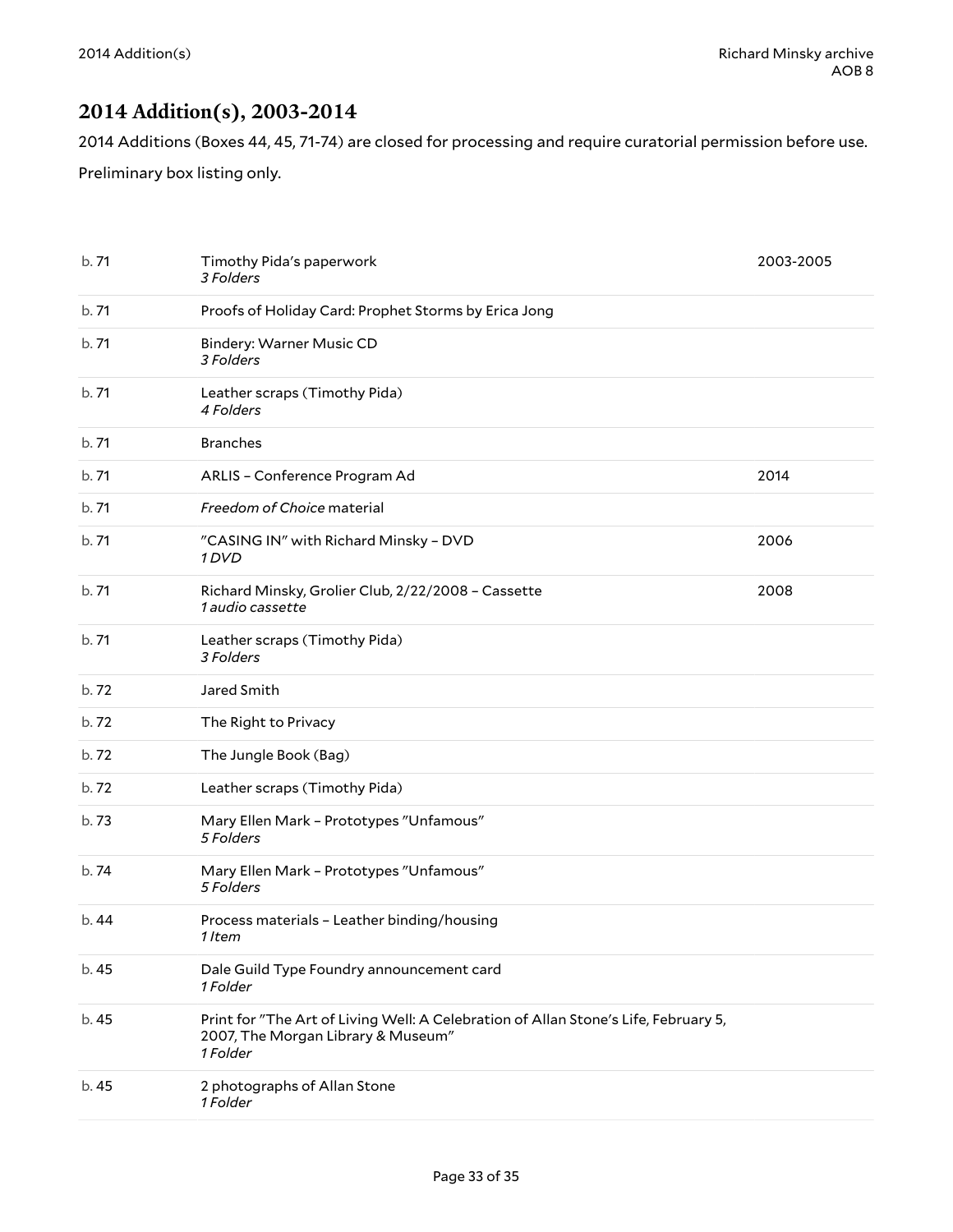| b. 45 | "Prophet's Storm" New Year's card for Erica Jong and Ken Burrows<br>1 Folder                                                         | 2013 |
|-------|--------------------------------------------------------------------------------------------------------------------------------------|------|
| b. 45 | Musical Theory - manuscript by Richard Minsky<br>1 Folder                                                                            | 2014 |
| b. 45 | Unidentified print<br>1 Folder                                                                                                       |      |
| b. 45 | Annotated, unbound manuscript for American Trade Bindings with Native<br>American Themes, 1875-1933<br>1 Folder                      |      |
| b. 45 | Annotated, bound manuscript ("Incomplete Draft 2") for American Trade Bindings<br>with Native American Themes, 1875-1933<br>1 Folder |      |
| b. 45 | Copy editor's notes [for American Trade Bindings with Native American Themes,<br>1875-1933?]<br>1 Folder                             |      |
| b. 45 | Unbound signatures for American Trade Bindings with Native American Themes,<br>1875-1933<br>1 Folder                                 |      |
| b. 45 | Large, unbound signatures for American Trade Bindings with Native American<br>Themes, 1875-1933<br>1 Folder                          |      |
| b. 45 | Black-and-white copy of cover design by Margaret Armstrong for The Adventures<br>of Captain Bonneville USA (1898)<br>1 Folder        |      |
| b. 45 | Letterpress proofs of title for American Trade Bindings with Native American<br>Themes, 1875-1933<br>1 Folder                        |      |
| b. 45 | Process materials - Leather book cover for Breviary and scrap of marbled paper<br>1 Folder                                           |      |
| b. 45 | Process materials - "The Morgan Register" stamped in red leather<br>1 Folder                                                         |      |
| b. 45 | Material Meets Metaphor: A Half Century of Book Art by Richard Minsky<br>2 copies                                                    | 2010 |
| b.62  | Process materials - Printed book cloth fragment<br>1 Item                                                                            |      |
| b.62  | Process materials - Print of The Morgan Register cover design<br>1 Item                                                              |      |